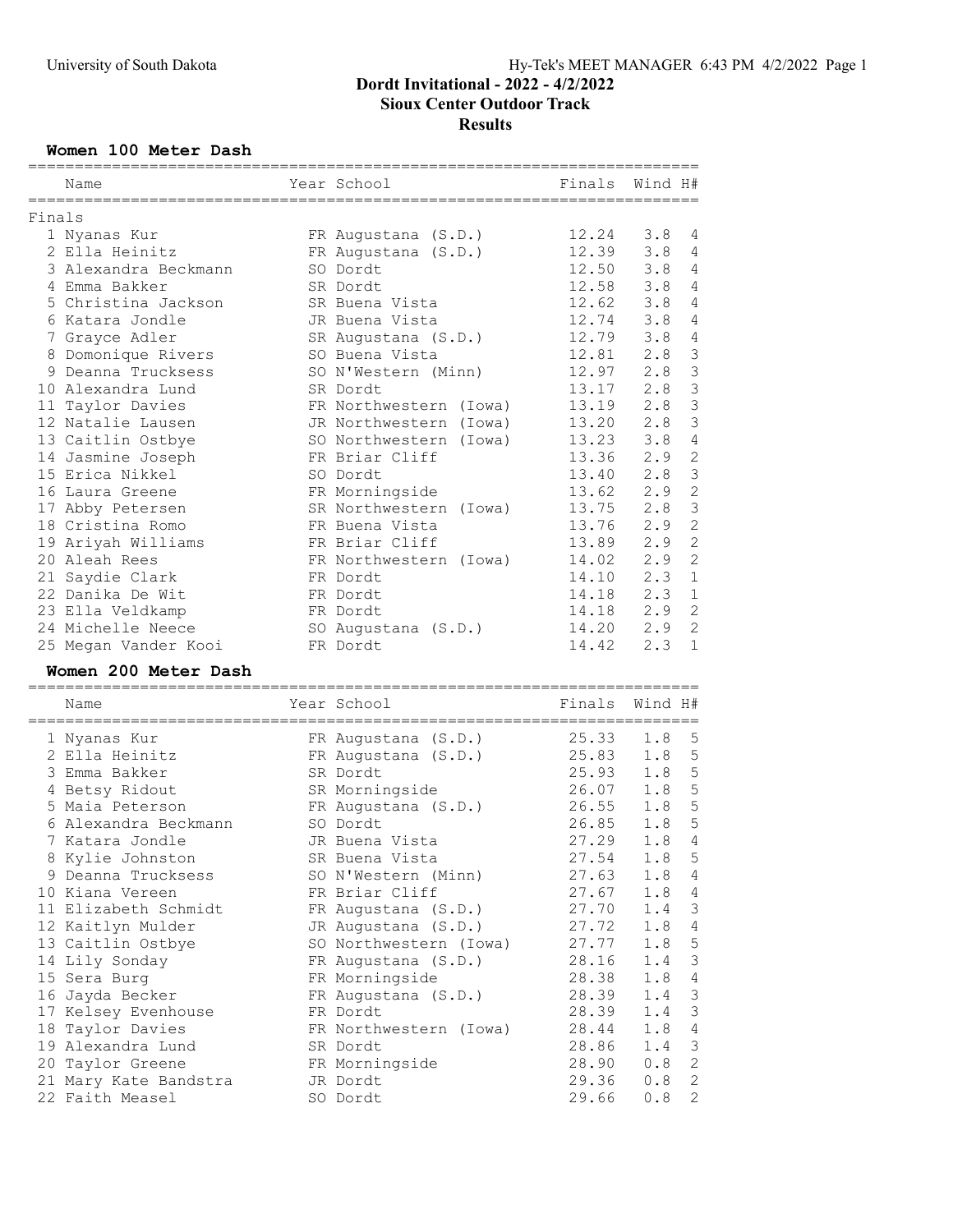### ....Women 200 Meter Dash

| 23 Ella De Jong      | JR Dordt               | 29.84 0.8 2   |       |  |
|----------------------|------------------------|---------------|-------|--|
| 24 Abby Petersen     | SR Northwestern (Iowa) | 30.01         | 1.4 3 |  |
| 25 Ella Veldkamp     | FR Dordt               | 30.04 1.5 1   |       |  |
| 26 Pluma Pross       | SO Briar Cliff         | $30.14$ 0.8 2 |       |  |
| 27 Cristina Romo     | FR Buena Vista         | $30.54$ 0.8 2 |       |  |
| 28 Rebecca Tjeerdsma | SR Dordt               | $31.51$ 0.8 2 |       |  |
| 29 Lexi Weber        | SO Briar Cliff         | $32.04$ 1.5 1 |       |  |

#### Women 400 Meter Dash

|    | Name                 | Year School            | Finals  | H#             |
|----|----------------------|------------------------|---------|----------------|
|    | 1 Kennedy Kramer     | FR Northwestern (Iowa) | 57.37   | 3              |
|    | 2 Emilee Heynen      | FR Dordt               | 58.58   | 3              |
|    | 3 Maia Peterson      | FR Augustana (S.D.)    | 59.27   | 3              |
|    | 4 Mika Kooistra      | SR Dordt               | 59.72   | 3              |
|    | 5 Elizabeth Schaefer | SO Augustana (S.D.)    | 1:01.00 | 3              |
|    | 6 Kaitlyn Mulder     | JR Augustana (S.D.)    | 1:01.31 | 3              |
|    | 7 Savonne Sterk      | SO Northwestern (Iowa) | 1:01.37 | 3              |
| 8  | Emily Chicoine       | SO Morningside         | 1:01.43 | $\overline{2}$ |
|    | 9 Elizabeth Schmidt  | FR Augustana (S.D.)    | 1:02.20 | 3              |
|    | 10 Lily Sonday       | FR Augustana (S.D.)    | 1:02.64 | $\overline{2}$ |
|    | 11 Anna Herman       | SO Dordt               | 1:02.65 | $\overline{2}$ |
|    | 12 Deanna Trucksess  | SO N'Western (Minn)    | 1:03.23 | $\overline{2}$ |
|    | 13 Sarah Perez       | FR Morningside         | 1:04.39 | $\overline{2}$ |
|    | 14 Anna Langseth     | FR Augustana (S.D.)    | 1:05.03 | $\overline{2}$ |
|    | 15 Abby Ervin        | FR Northwestern (Iowa) | 1:05.64 | $\mathbf{1}$   |
|    | 16 Madi Blankespoor  | SO Northwestern (Iowa) | 1:07.07 | $\overline{2}$ |
|    | 17 Taylor Greene     | FR Morningside         | 1:08.06 | $\mathbf 1$    |
| 18 | Emma Mehl            | SO N'Western (Minn)    | 1:14.25 | 1              |
|    | 19 Marissa Brondsema | SO Northwestern (Iowa) | 1:15.71 | $\mathbf{1}$   |
|    | 20 Emma Wilson       | FR Northwestern (Iowa) | 1:19.49 | $\mathbf{1}$   |

#### Women 800 Meter Run ===================================================================

| Name                | Year School            | Finals  | H#             |
|---------------------|------------------------|---------|----------------|
| 1 Emalee Fundermann | SR Morningside         | 2:21.19 | 2              |
| 2 Tenna Beel        | JR Morningside         | 2:22.88 | $\overline{2}$ |
| 3 Jo McKibben       | SR Morningside         | 2:24.93 | $\overline{2}$ |
| 4 Michelle Sanchez  | SO Morningside         | 2:27.69 | $\overline{2}$ |
| 5 Rachel Barkema    | SR Morningside         | 2:29.01 | 2              |
| 6 Monica Olson      | SO Morningside         | 2:33.18 | 2              |
| 7 Grace Lange       | FR Morningside         | 2:36.40 | $\mathbf{1}$   |
| 8 Lexie Kampman     | FR Dordt               | 2:36.64 | 2              |
| 9 Kiana Vereen      | FR Briar Cliff         | 2:45.55 | $\mathbf{1}$   |
| 10 Olivia Anderson  | FR Northwestern (Iowa) | 2:46.33 | $\mathbf{1}$   |
| 11 Emma Mehl        | SO N'Western (Minn)    | 2:51.53 | $\mathbf{1}$   |
| 12 Gracia Widman    | JR N'Western (Minn)    | 2:51.78 | $\mathbf{1}$   |
| 13 Hannah Perkins   | SO Bellevue            | 2:52.89 | $\mathbf{1}$   |
| 14 Pluma Pross      | SO Briar Cliff         | 2:54.15 | $\mathbf{1}$   |
| 15 Mikayla Johnson  | FR Northwestern (Iowa) | 2:56.24 | $\mathbf{1}$   |
| -- Jenna Dirkx      | SR Morningside         | DNF     | 1              |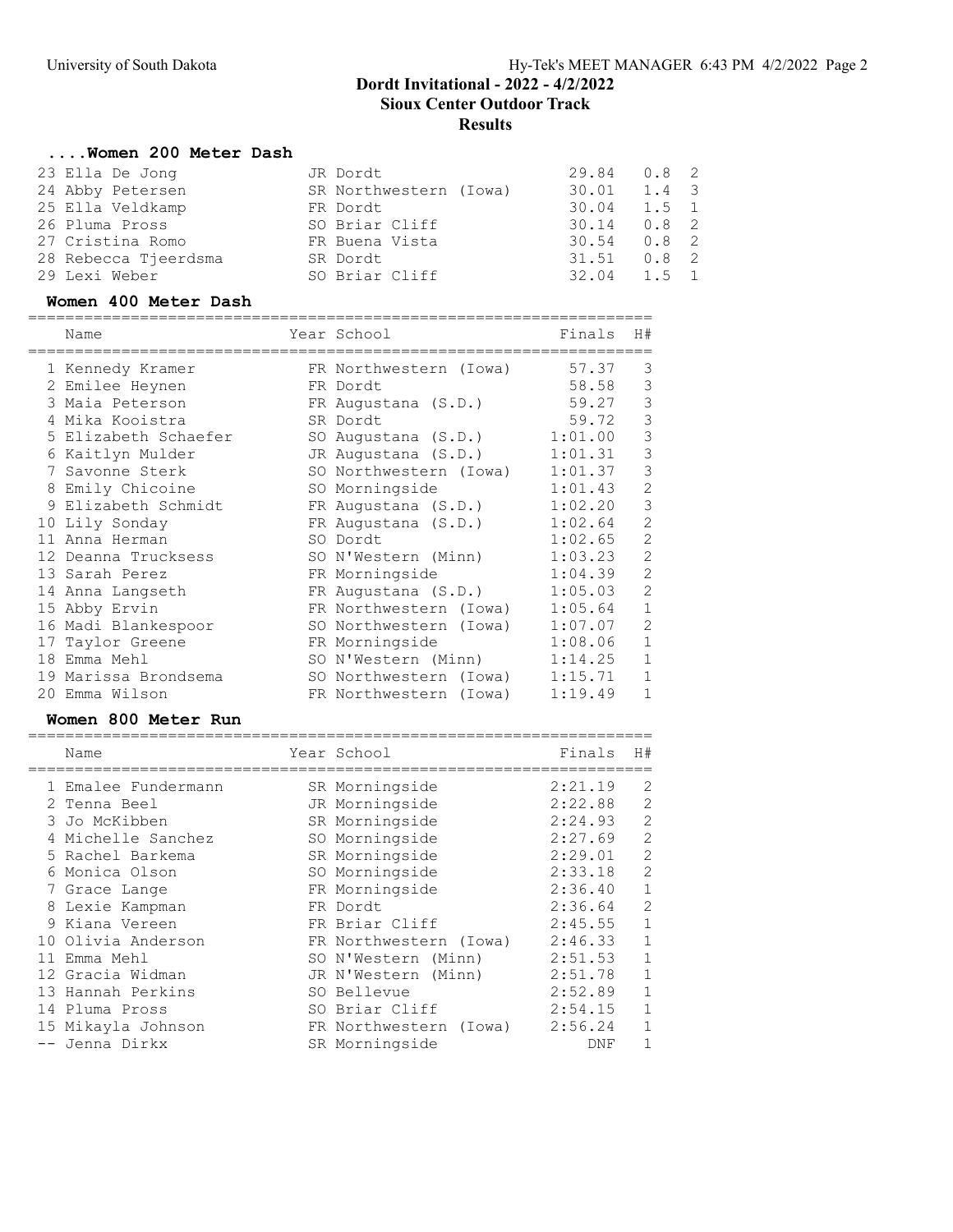### Women 1500 Meter Run

| Name                                   | Year School<br>=====              | Finals             | H#                   |
|----------------------------------------|-----------------------------------|--------------------|----------------------|
| 1 Caroline Sudbeck                     | SO Augustana (S.D.)               | 4:50.38            | 2                    |
| 2 Taylor Melton                        | FR Augustana (S.D.)               | 4:51.82            | $\overline{c}$       |
| 3 Mariah Haight                        | SR Augustana (S.D.)               | 4:52.84            | $\mathbf{2}$         |
| 4 Claire Boersma                       | SR Augustana (S.D.)               | 4:56.36            | $\overline{c}$       |
| 5 Jadyn Forbes                         | SR Buena Vista                    | 4:57.60            | $\overline{2}$       |
| 6 Tirzah Wittenberg                    | SO Northwestern (Iowa)            | 4:58.13            | $\overline{c}$       |
| 7 Aubrey Surage                        | FR Augustana (S.D.)               | 4:58.76            | $\overline{c}$       |
| 8 Latrice Hodges                       | SR Buena Vista                    | 5:00.57            | $\overline{2}$       |
| 9 Ella Bakken                          | FR Augustana (S.D.)               | 5:02.43            | $\overline{c}$       |
| 10 Eden Winslow                        | SR Dordt                          | 5:04.97            | $\overline{c}$       |
| 11 Bethany Ten Haken                   | SO Dordt                          | 5:10.71            | $\overline{2}$       |
| 12 Emma Haley                          | FR Northwestern (Iowa)            | 5:17.88            | $\overline{c}$       |
| 13 Tara Anderson                       | Unattached                        | 5:18.29            | $1\,$                |
| 14 Alexa Veldhuisen                    | SR Dordt                          | 5:18.33            | $\mathbf{1}$         |
| 15 Taylor Sporrer                      | FR Morningside                    | 5:22.81            | $\mathbf{1}$         |
| 16 Qiana Roderick                      | SR Buena Vista                    | 5:23.01            | $\overline{c}$       |
| 17 Julia Fehr                          | FR Northwestern (Iowa)            | 5:24.67            | $\mathbf 1$          |
| 18 Hailey Louw                         | SR Northwestern (Iowa)            | 5:27.76            | $\mathbf 1$          |
| 19 Lauren Jurrens                      | SO Northwestern (Iowa)            | 5:33.29            | $\mathbf{1}$         |
| 20 Megan Bosch                         | FR Northwestern (Iowa)            | 5:33.60            | $\overline{2}$       |
| 21 Alisiara Hobbs                      | JR Bellevue                       | 5:38.27            | $\mathbf{1}$         |
| 22 Delanie Coady                       | JR Northwestern (Iowa)            | 5:42.38            | $\mathbf{1}$         |
| 23 Samantha Anema                      | FR Dordt                          | 5:47.06            | $1\,$                |
| 24 Rachel Kenny                        | JR Morningside<br>JR Dordt        | 5:47.16            | $\mathbf 1$<br>$1\,$ |
| 25 Kelly Koetsier                      | SO Bellevue                       | 5:48.35            | $\mathbf 1$          |
| 26 Hannah Perkins<br>27 Paige Padavich |                                   | 5:49.08<br>5:50.98 | $\mathbf{1}$         |
| 28 Lexi Weber                          | FR Morningside<br>SO Briar Cliff  | 5:57.97            | $\mathbf{1}$         |
| 29 Lydia Heald                         | FR Morningside                    | 6:16.80            | $\mathbf 1$          |
| 30 Madeline Hurt                       | JR Dordt                          | 6:18.71            | $\mathbf 1$          |
| 31 Linnea Clark                        | SR Dordt                          | 6:38.91            | 1                    |
| Women 5000 Meter Run                   |                                   |                    |                      |
| ===========================<br>Name    | ==================<br>Year School | Finals             |                      |
| ------------                           |                                   |                    |                      |
| 1 Kristine Honomichl                   | JR Morningside                    | 18:27.07           |                      |
| 2 Anika Homan                          | SO Dordt                          | 18:45.05           |                      |
| 3 Margaret Myskowski                   | SO Dordt                          | 19:24.58           |                      |
| 4 Lucy Borkowski                       | SO Dordt                          | 19:29.28           |                      |
| 5 Elyse Kuperus                        | SR Dordt                          | 19:38.64           |                      |
| 6 Mary Kate LeLoux                     | SR Dordt                          | 19:48.02           |                      |
| 7 Sydney Stiemsma                      | SR Dordt                          | 20:19.09           |                      |
| 8 Shanoah De Waard                     | JR Dordt                          | 21:26.18           |                      |
| 9 Sherryl Rowe                         | SO Dordt                          | 21:49.69           |                      |

### Women 100 Meter Hurdles

| Name           | Year School            | Finals Wind H#  |       |  |
|----------------|------------------------|-----------------|-------|--|
| 1 Emma Zoet    | FR Northwestern (Iowa) | $15.42$ $2.3$ 3 |       |  |
| 2 Jessica Sump | SO Buena Vista         | 15.45           | 2.3.3 |  |
| 3 Kaye Paschka | SO Augustana (S.D.)    | $15.63$ $2.3$ 3 |       |  |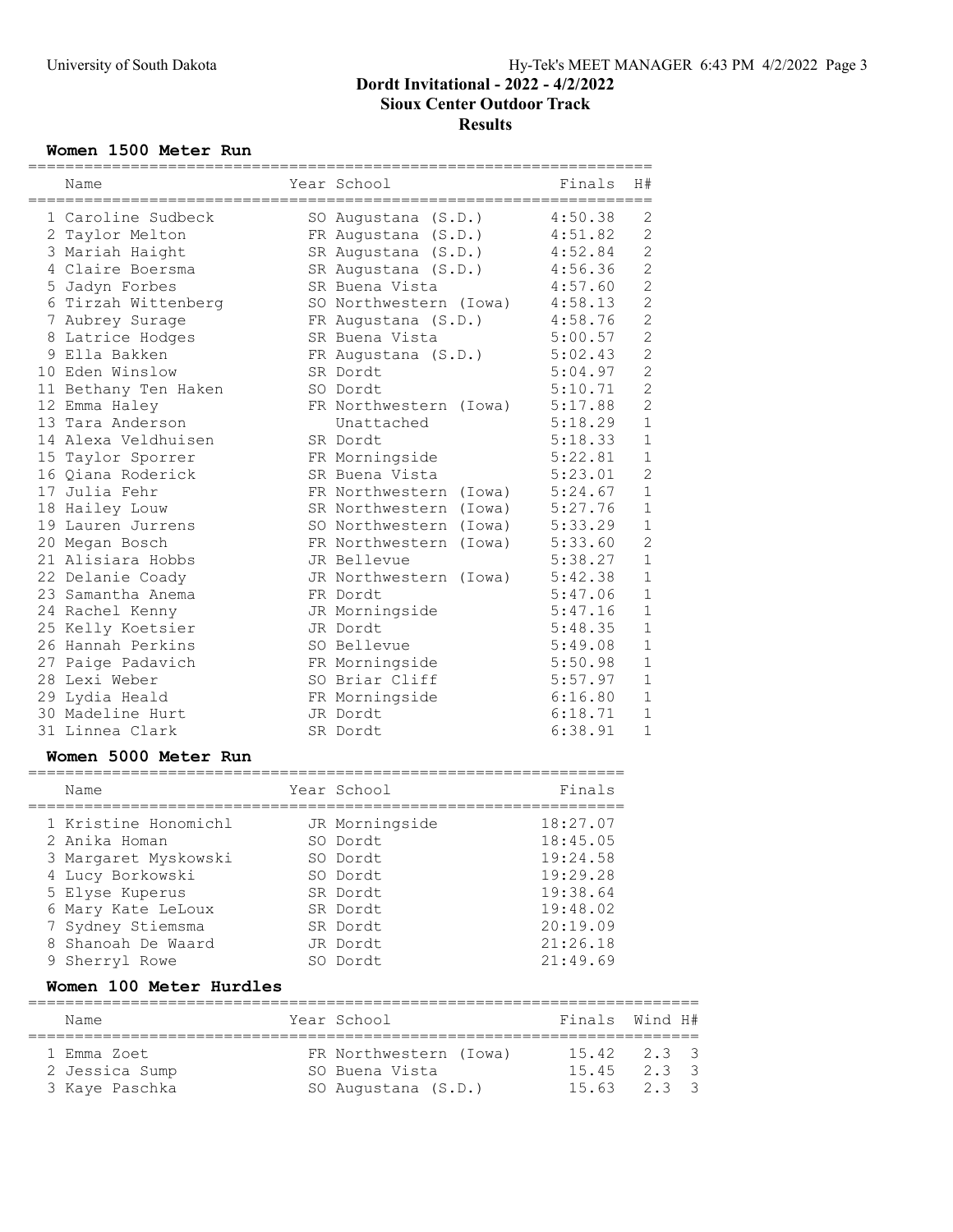### ....Women 100 Meter Hurdles

|  | 4 Hope Morken        | JR Morningside         | 16.07 | $2.3 \quad 3$ |                            |
|--|----------------------|------------------------|-------|---------------|----------------------------|
|  | 5 Anna Langseth      | FR Augustana (S.D.)    | 16.16 | $2.3 \quad 3$ |                            |
|  | 6 Maria Pedroso      | FR Augustana (S.D.)    | 16.71 | $2.3 \quad 3$ |                            |
|  | 7 Emma Jenness       | SO Northwestern (Iowa) | 16.77 | NWI           | 2                          |
|  | 8 Kylee Sallee       | FR Augustana (S.D.)    | 17.02 | 2.3           | $\overline{\mathbf{3}}$    |
|  | 9 Amil-lion Derrick  | FR Buena Vista         | 17.43 | 2.3           | $\overline{\mathbf{3}}$    |
|  | 10 Natalie Lausen    | JR Northwestern (Iowa) | 17.48 | NWI           | $\overline{\phantom{0}}^2$ |
|  | 11 Megan Nowak       | SR N'Western (Minn)    | 17.70 | NWI           | -2                         |
|  | 12 Lindsey Craig     | JR Northwestern (Iowa) | 17.80 | NWI           | - 2                        |
|  | 13 Grace Hendrickson | SO Northwestern (Iowa) | 17.81 | NWI           | $\overline{2}$             |
|  | 14 Sydney Van Essen  | FR Dordt               | 18.65 | 1.8           | $\overline{1}$             |
|  | 15 Wren Klump        | SR Buena Vista         | 19.19 | NWI           | $\overline{2}$             |
|  | 16 Natasha Freiberg  | FR Morningside         | 19.54 | 1.8           | $\mathbf{1}$               |
|  | 17 Caitlin Brown     | FR Dordt               | 20.82 | NWI           | 2                          |
|  | 18 Jayda Becker      | FR Augustana (S.D.)    | 23.37 | NWI           | 2                          |
|  |                      |                        |       |               |                            |

### Women 400 Meter Hurdles

===================================================================

| Name |                                                                                                                                                                  | Finals                                                                                                                                                                                                  | H#                 |
|------|------------------------------------------------------------------------------------------------------------------------------------------------------------------|---------------------------------------------------------------------------------------------------------------------------------------------------------------------------------------------------------|--------------------|
|      |                                                                                                                                                                  |                                                                                                                                                                                                         | 2                  |
|      |                                                                                                                                                                  |                                                                                                                                                                                                         |                    |
|      |                                                                                                                                                                  |                                                                                                                                                                                                         | 2                  |
|      |                                                                                                                                                                  | 1:07.50                                                                                                                                                                                                 | 2                  |
|      |                                                                                                                                                                  | 1:08.26                                                                                                                                                                                                 | 2                  |
|      |                                                                                                                                                                  | 1:10.23                                                                                                                                                                                                 | $\mathbf{1}$       |
|      |                                                                                                                                                                  | 1:11.53                                                                                                                                                                                                 | 2                  |
|      |                                                                                                                                                                  | 1:13.36                                                                                                                                                                                                 | $\overline{1}$     |
|      |                                                                                                                                                                  | 1:13.39                                                                                                                                                                                                 | $\overline{1}$     |
|      |                                                                                                                                                                  | 1:17.94                                                                                                                                                                                                 |                    |
|      | 1 Abigail Clarke<br>2 Noa Marteau<br>3 Callie Yeakel<br>4 Molly Boyum<br>5 Emma Jenness<br>6 Sarah Bosch<br>7 Hope Morken<br>8 Morgan Roberts<br>9 Iris Lindgren | Year School<br>JR Northwestern (Iowa)<br>FR Augustana (S.D.)<br>JR Morningside<br>JR Augustana (S.D.)<br>SO Northwestern (Iowa)<br>JR Morningside<br>JR Morningside<br>SR Morningside<br>FR Buena Vista | 1:04.41<br>1:05.47 |

### Women 3000 Meter Steeplechase

| Name            | Year School         | Finals   |
|-----------------|---------------------|----------|
| 1 Gracia Widman | JR N'Western (Minn) | 14:36.42 |
| 2 Megan Nowak   | SR N'Western (Minn) | 16:31.78 |

### Women 4x100 Meter Relay

| School                  | Finals                   |
|-------------------------|--------------------------|
| 1 Augustana (S.D.) 'A'  | 49.33                    |
| 1) Grayce Adler SR      | 2) Ella Heinitz FR       |
| 3) Kylee Sallee FR      | 4) Nyanas Kur FR         |
| 2 Dordt 'A'             | 49.85                    |
| 1) Erica Nikkel SO      | 2) Emma Bakker SR        |
| 3) Mikayla Balt JR      | 4) Alexandra Beckmann SO |
| 3 Buena Vista 'A'       | 49.86                    |
| 1) Kylie Johnston SR    | 2) Christina Jackson SR  |
| 3) Katara Jondle JR     | 4) Domonique Rivers SO   |
| 4 Dordt 'B'             | 51.86                    |
| 1) Alexandra Lund SR    | 2) Emily Wingert FR      |
| 3) Ashley Vandermeer JR | 4) Kelsey Evenhouse FR   |
| 5 Dordt 'C'             | 54.57                    |
| 1) Ella Veldkamp FR     | Danika De Wit FR         |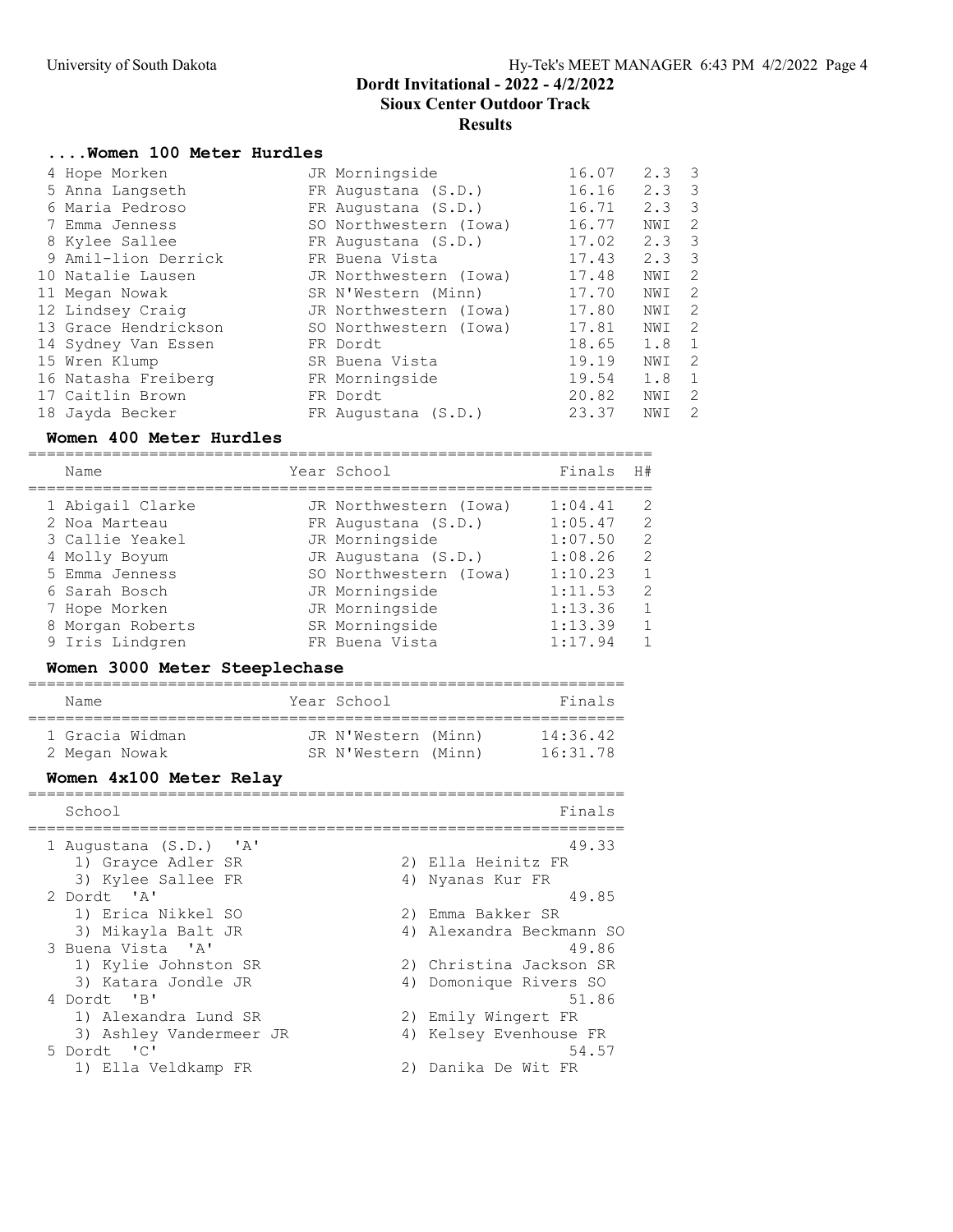....Women 4x100 Meter Relay

| 3) Adeline Bergstrom FR               | 4) Megan Vander Kooi FR |
|---------------------------------------|-------------------------|
| Women 4x400 Meter Relay               |                         |
| School                                | Finals                  |
| 1 Dordt 'A'                           | 4:00.94                 |
| 1) Anmarie Stuit SR                   | 2) Emilee Heynen FR     |
| 3) Mika Kooistra SR                   | 4) Emma Bakker SR       |
| 2 Morningside 'A'                     | 4:07.27                 |
| 1) Betsy Ridout SR                    | 2) Jo McKibben SR       |
| 3) Emalee Fundermann SR               | 4) Emily Chicoine SO    |
| 3 Morningside 'B'                     | 4:20.90                 |
| 1) Sera Burg FR                       | 2) Tenna Beel JR        |
| 3) Rachel Barkema SR                  | 4) Michelle Sanchez SO  |
| 4 Northwestern (Iowa)<br>$\mathbf{B}$ | 4:27.46                 |
| 1) Abby Ervin FR                      | 2) Emma Zoet FR         |
| 3) Tirzah Wittenberg SO               | 4) Emma Wilson FR       |
| 5 Dordt. 'B'                          | 4:29.52                 |
| 1) Anna Herman SO                     | 2) Tayah Struble FR     |
| 3) Alexandra Beckmann SO              | 4) Ella De Jong JR      |
| 6 Morningside 'C'                     | 4:33.57                 |
| 1) Monica Olson SO                    | 2) Grace Lange FR       |
| 3) Sarah Bosch JR                     | Jenna Dirkx SR<br>4)    |
| 7 Morningside 'D'                     | 4:57.03                 |
| 1) Rachel Kenny JR                    | 2) Paige Padavich FR    |
| 3) Lydia Heald FR                     | 4) Morgan Roberts SR    |

#### Women High Jump

========================================================================== Name Year School Finals ========================================================================== 1 Mearah Miedema SR Augustana (S.D.) 1.59m 5-02.50 1.39 1.44 1.49 1.54 1.59 1.64 P P P P O XXX 2 Lexie Kampman FR Dordt J1.59m 5-02.50 1.39 1.44 1.49 1.54 1.59 1.64 P P XO O XO XXX 3 Jacie Vander Waal FR Northwestern (Iowa) J1.59m 5-02.50 1.39 1.44 1.49 1.54 1.59 1.64 P P O XXO XXO XXX<br>4 Emily Wingert FR Do FR Dordt 1.54m 5-00.50 1.39 1.44 1.49 1.54 1.59 P O XXO O XXX 5 Lindsey Craig JR Northwestern (Iowa) J1.54m 5-00.50 1.39 1.44 1.49 1.54 1.59 P O XO XXO XXX 6 Paige Decker SO Dordt 1.49m 4-10.50 1.39 1.44 1.49 1.54 P O XXO XXX -- Clara Pahl SO Northwestern (Iowa) NH 1.39 1.44 P XXX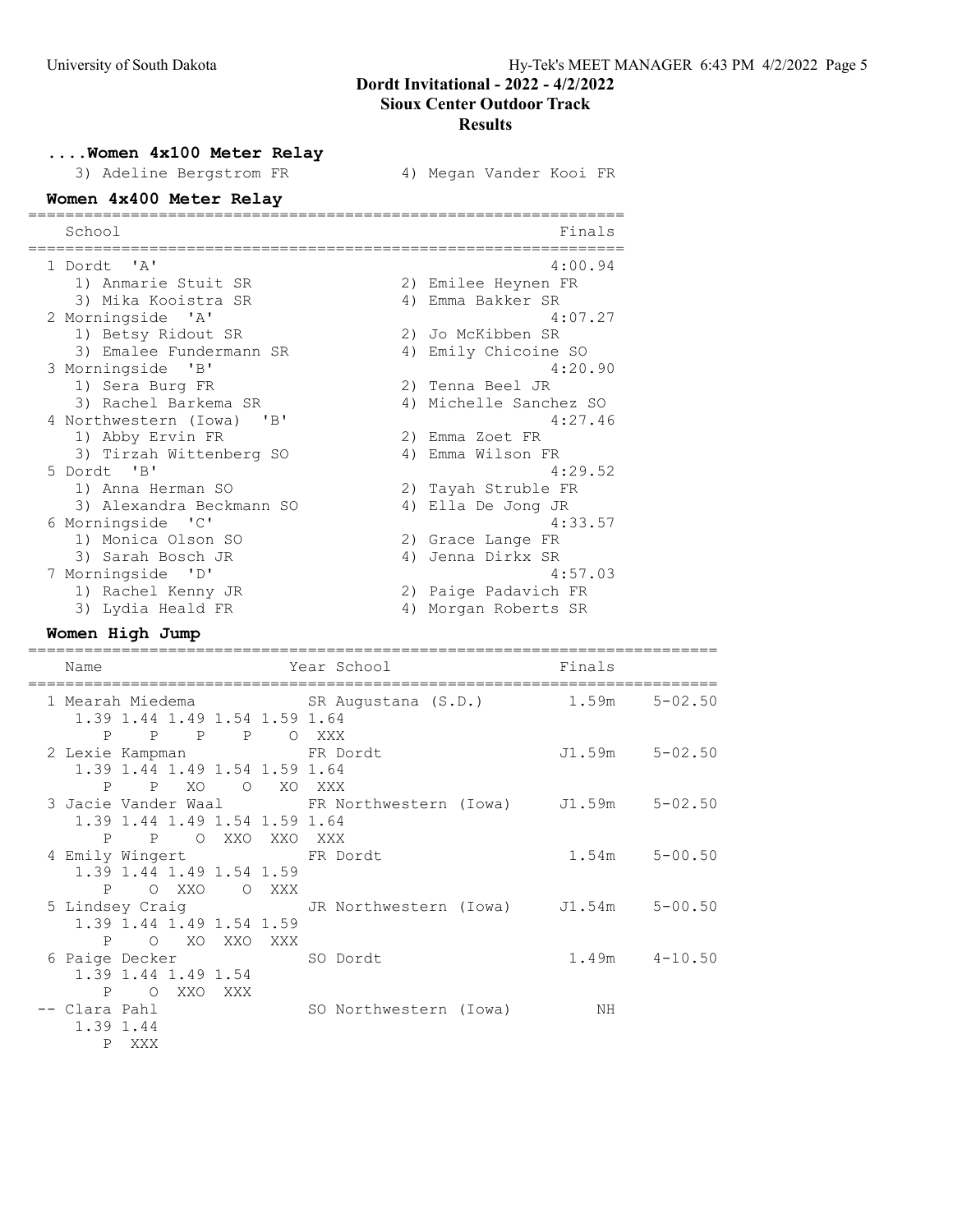### **Results**

# ....Women High Jump

| -- Natasha Freiberg  | FR Morningside         | NΗ |
|----------------------|------------------------|----|
| 1.39 1.44            |                        |    |
| P XXX                |                        |    |
| -- Grace Hendrickson | SO Northwestern (Iowa) | NН |
| 1.39                 |                        |    |
| XXX                  |                        |    |

#### Women Pole Vault

==========================================================================

| Name                                                                  | Year School                                                                            | Finals                   |
|-----------------------------------------------------------------------|----------------------------------------------------------------------------------------|--------------------------|
| 1 Erin Hulberg                                                        | FR Northwestern (Iowa) 3.35m<br>2.00 2.15 2.30 2.45 2.60 2.75 2.90 3.05 3.20 3.35 3.45 | $10 - 11.75$             |
| P P P P P O O<br>2 Saydie Clark<br>2.00 2.15 2.30 2.45 2.60 2.75 2.90 | $\circ$ $\circ$<br>XO<br>FR Dordt                                                      | XXX<br>$2.75m$ $9-00.25$ |
| P<br>$\mathbb P$<br>$\mathbf{P}$                                      | P XXO<br>O XXX<br>3 Anna Schmidt                       FR Augustana (S.D.)             | 9-00.25<br>J2.75m        |
| 2.00 2.15 2.30 2.45 2.60 2.75 2.90<br>$_{\rm P}$<br>P<br>$\mathbb{P}$ | P XXO XXO XXX<br>4 Colleen Rypkema           JR Northwestern (Iowa)       2.45m        | $8 - 00.50$              |
| 2.00 2.15 2.30 2.45 2.60<br>O XO<br>$\Omega$<br>∩<br>5 Grace Hatcher  | XXX<br>ER Buena Vista                                                                  | $2.00m$ 6-06.75          |
| 2.00 2.15<br>XXO XXX                                                  |                                                                                        |                          |

Women Long Jump

| Year School <a> Finals Wind<br/> <math display="inline">\quad</math> H#<br/>Name<br/>-----------------------</a>                                                      |  |                            |  |
|-----------------------------------------------------------------------------------------------------------------------------------------------------------------------|--|----------------------------|--|
| 1 Kylee Sallee FR Augustana (S.D.) 5.63m 1.8 18-05.75 2<br>FOUL $5.51 \text{m} (2.1) 5.63 \text{m} (1.8) 5.42 \text{m} (3.3) 5.29 \text{m} (2.1) 5.60 \text{m} (2.7)$ |  |                            |  |
| 2 Jessica Sump 5.36m 1.1 17-07.00 2                                                                                                                                   |  |                            |  |
| FOUL $5.33\text{m}(0.8)$ $5.16\text{m}(2.3)$ $5.34\text{m}(2.0)$ $5.36\text{m}(1.1)$ $5.29\text{m}(2.6)$                                                              |  |                            |  |
| 3 Jayda Becker FR Augustana (S.D.) 5.33m 2.6 17-06.00 2                                                                                                               |  |                            |  |
| $5.00$ m $(2.9)$ $4.90$ m $(1.9)$ $5.03$ m $(1.8)$ $5.21$ m $(2.1)$ $5.21$ m $(1.9)$ $5.33$ m $(2.6)$                                                                 |  |                            |  |
| 4 Mikayla Balt           JR Dordt               5.23m   1.8   17-02.00   2                                                                                            |  |                            |  |
| FOUL $5.06m(1.1) 5.23m(1.8) 5.22m(2.6) 5.17m(2.0) 5.15m(2.0)$                                                                                                         |  |                            |  |
| 5 Katie Jacob         JR Northwestern (Iowa)     5.18m   1.7   17-00.00   2                                                                                           |  |                            |  |
| 5.18m(1.7) FOUL FOUL FOUL 5.03m(1.6) 5.03m(2.4)                                                                                                                       |  |                            |  |
| 6 Grayce Adler SR Augustana (S.D.) 5.17m 1.8 16-11.50 2                                                                                                               |  |                            |  |
| $4.98m(1.8)$ $5.04m(1.7)$ $4.97m(0.9)$ $4.96m(1.5)$ $5.17m(1.8)$ $4.97m(0.3)$                                                                                         |  |                            |  |
| 6 Bailey Beckman FR Dordt 5.17m 3.3 16-11.50 2                                                                                                                        |  |                            |  |
| $5.17m(3.3)$ FOUL $5.10m(1.2)$ $4.80m(0.7)$ $5.09m(1.5)$ FOUL                                                                                                         |  |                            |  |
| 8 Kaylynn Ridgely SO Northwestern (Iowa) 5.10m 1.9 16-08.75 2                                                                                                         |  |                            |  |
| $4.62$ m $(1.5)$ $5.10$ m $(1.9)$ FOUL $4.91$ m $(2.1)$ $4.56$ m $(2.3)$ $4.72$ m $(0.2)$                                                                             |  |                            |  |
| 9 Maria Pedroso FR Augustana (S.D.) 5.01m 1.7 16-05.25 2                                                                                                              |  |                            |  |
| $4.45m(1.5)$ $5.01m(1.7)$ $4.91m(1.7)$ $4.69m(2.9)$ $4.94m(0.9)$ $4.88m(1.8)$                                                                                         |  |                            |  |
| 10 Kaye Paschka (S.D.) 4.99m 1.6 16-04.50 2                                                                                                                           |  |                            |  |
| FOUL 4.99m (1.6) FOUL                                                                                                                                                 |  |                            |  |
| 4.81m 2.6 15-09.50 1<br>11 Faith Measel SO Dordt                                                                                                                      |  |                            |  |
| $3.48m(NWI)$ FOUL $4.81m(2.6)$                                                                                                                                        |  |                            |  |
| 12 Caitlin Brown FR Dordt                                                                                                                                             |  | $4.76m + 0.0 15 - 07.50 1$ |  |
| $4.49m(NWI)$ $4.76m(+0.0)$ $4.59m(2.1)$                                                                                                                               |  |                            |  |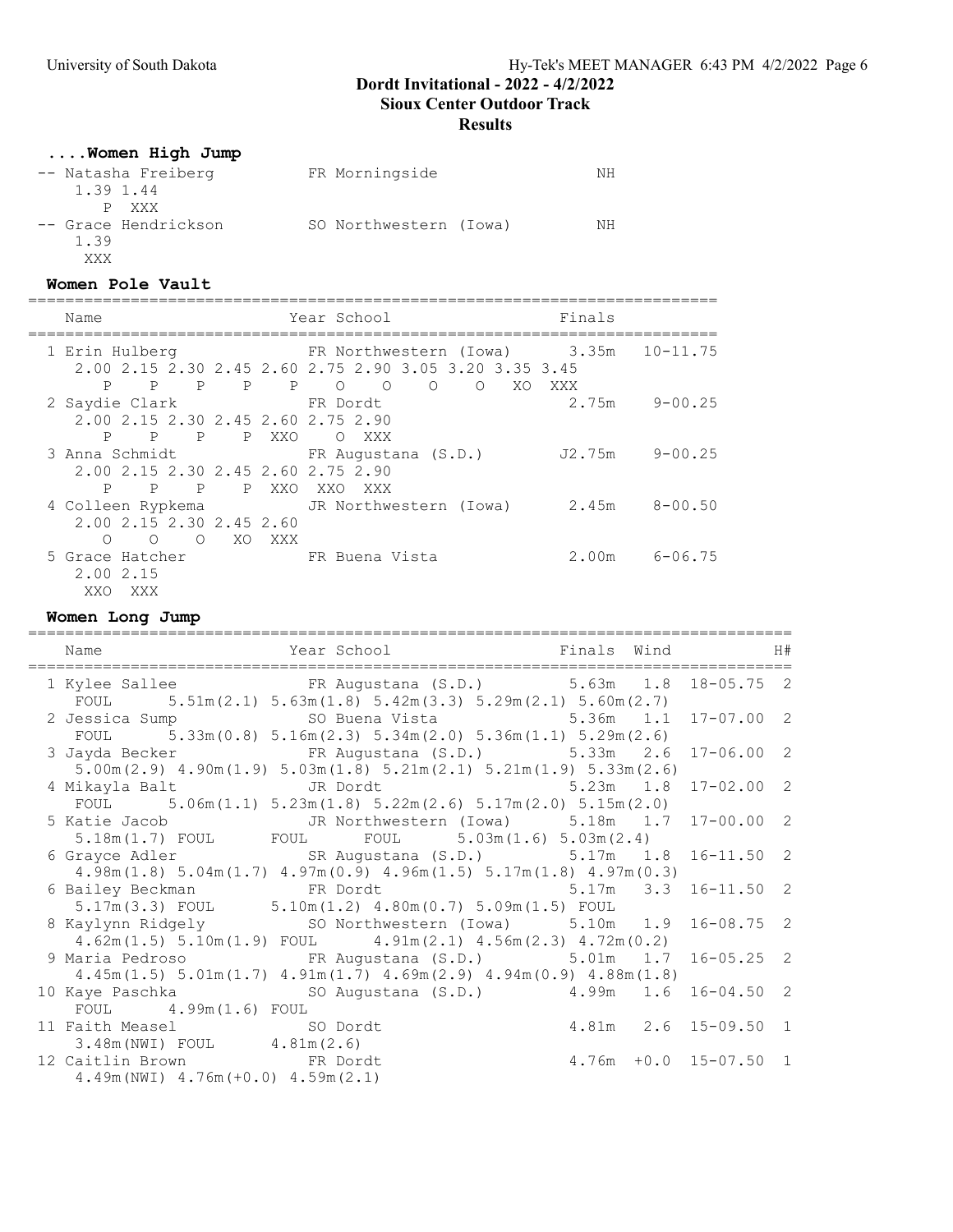# University of South Dakota Hy-Tek's MEET MANAGER 6:43 PM 4/2/2022 Page 7

# Dordt Invitational - 2022 - 4/2/2022 Sioux Center Outdoor Track Results

# ....Women Long Jump

|  |                                                                                                                                                                                                                                                                                                                                                                                                                                                                                                                                                                                      |             | 1                                                                                                                                                                                                                                   |
|--|--------------------------------------------------------------------------------------------------------------------------------------------------------------------------------------------------------------------------------------------------------------------------------------------------------------------------------------------------------------------------------------------------------------------------------------------------------------------------------------------------------------------------------------------------------------------------------------|-------------|-------------------------------------------------------------------------------------------------------------------------------------------------------------------------------------------------------------------------------------|
|  |                                                                                                                                                                                                                                                                                                                                                                                                                                                                                                                                                                                      |             |                                                                                                                                                                                                                                     |
|  | 13 Amil-lion Derrick FR Buena Vista<br>$4.65m(1.3)$ FOUL $4.65m(1.9)$<br>14 Adeline Bergstrom FR Dordt<br>FOUL $4.60m (+0.0) 4.43m (1.2)$<br>15 Allison Madden SO Morningside<br>$4.18m(NWI)$ $4.22m(NWI)$ $4.52m(1.9)$<br>$4.31m(NWI)$ $4.34m(NWI)$ $4.41m(1.3)$<br>17 Laura Greene FR Morningside<br>FOUL 4.26m (NWI) $4.29$ m (2.3)<br>$3.89m(NWI)$ 4.23m (+0.0) 4.12m (0.5)<br>19 Sydney Van Essen FR Dordt<br>$3.99m (+0.0)$ $3.90m (+0.0)$ $3.84m (1.3)$<br>20 Danika De Wit Cord FR Dordt<br>FOUL 3.88m (NWI) $3.90m(1.5)$<br>-- Ashley Vandermeer JR Dordt<br>FOUL FOUL FOUL | <b>EOUL</b> | $4.65m$ $1.3$ $15-03.25$ 2<br>$4.60m + 0.0$ $15-01.25$ 1<br>4.52m  1.9  14-10.00  1<br>16 skylar Cole 50 Buena Vista 50 81 4.41m 1.3 14-05.75 1<br>$4.29m$ $2.3$ $14-01.00$ 1<br>$3.99m + 0.0$ 13-01.25 1<br>$3.90m$ 1.5 12-09.50 1 |

### Women Triple Jump

| Name                                                                                                  | Year School <a> Finals Wind</a> Finals <a> Mind</a> Finals <a> Mind</a> Finals <a> Mind</a> Finals <a> Mind</a> Finals <a> Mind</a> Finals <a> Mind</a> Rind Rind Rind Rind Rind Rind Rind Rind <th></th> <th></th> |                           |                           |
|-------------------------------------------------------------------------------------------------------|---------------------------------------------------------------------------------------------------------------------------------------------------------------------------------------------------------------------|---------------------------|---------------------------|
| 1 Kaja Salemonsen FR Augustana (S.D.) 12.05m 2.6 39-06.50                                             |                                                                                                                                                                                                                     |                           |                           |
| FOUL 11.85m(4.0) 12.05m(2.6) 11.47m(3.9) 11.51m(2.5) FOUL                                             |                                                                                                                                                                                                                     |                           |                           |
| 2 Kaly Banks TR Augustana (S.D.) 11.92m 2.1 39-01.25                                                  |                                                                                                                                                                                                                     |                           |                           |
| FOUL 11.77m(1.0) 11.78m(1.6) 11.92m(2.1) 11.81m(2.6) FOUL                                             |                                                                                                                                                                                                                     |                           |                           |
| 3 Sammi Sundby FR Augustana (S.D.) 11.10m 1.8 36-05.00                                                |                                                                                                                                                                                                                     |                           |                           |
| $10.65m(2.2)$ FOUL $11.10m(1.8)$ $10.51m(2.7)$ $10.83m(1.2)$ $10.88m(2.6)$                            |                                                                                                                                                                                                                     |                           |                           |
| 4 Isabel Sayler SO Briar Cliff                                                                        |                                                                                                                                                                                                                     |                           | 10.77m  2.8  35-04.00     |
| $10.44m(0.7)$ $10.64m(4.0)$ $10.64m(2.3)$ FOUL $10.77m(2.8)$ $10.46m(NWI)$                            |                                                                                                                                                                                                                     |                           |                           |
| 5 Paige Decker 50 Dordt                                                                               |                                                                                                                                                                                                                     |                           | $10.18m$ $4.5$ $33-04.75$ |
| FOUL 9.19m (3.7) $10.18m(4.5)$ $10.08m(3.2)$ $9.75m(2.5)$ $9.77m(4.4)$                                |                                                                                                                                                                                                                     |                           |                           |
| 6 Mikayla Balt                 JR Dordt                                                               |                                                                                                                                                                                                                     | $10.12m$ $2.1$ $33-02.50$ |                           |
| FOUL 9.99m (0.9) 10.00m (2.1) 10.12m (2.1) 9.86m (3.3) FOUL                                           |                                                                                                                                                                                                                     |                           |                           |
| 6 Ashley Vandermeer JR Dordt 10.12m 1.2 33-02.50                                                      |                                                                                                                                                                                                                     |                           |                           |
| FOUL FOUL 10.12m(1.2) 10.10m(0.9) FOUL FOUL                                                           |                                                                                                                                                                                                                     |                           |                           |
| 8 Adeline Bergstrom FR Dordt                                                                          |                                                                                                                                                                                                                     | $9.91m$ 0.7 32-06.25      |                           |
| $9.76$ m $(2.9)$ $9.76$ m $(3.0)$ $9.91$ m $(0.7)$ $9.31$ m $(0.2)$ $9.57$ m $(2.2)$ $9.70$ m $(0.8)$ |                                                                                                                                                                                                                     |                           |                           |
| 9 Allison Madden SO Morningside 9.63m 0.5 31-07.25                                                    |                                                                                                                                                                                                                     |                           |                           |
| $9.63m(0.5)$ FOUL FOUL $9.47m(1.6)$ $9.36m(3.3)$ FOUL                                                 |                                                                                                                                                                                                                     |                           |                           |

### Women Shot Put

| Name                                                         | Year School                                               | Finals              |
|--------------------------------------------------------------|-----------------------------------------------------------|---------------------|
| 1 Rebecca Simpson<br>FOUL 13.12m 13.61m 13.31m FOUL FOUL     | SR Buena Vista                                            | $13.61m$ $44-08.00$ |
| 2 Hope Wagner<br>13.41m FOUL 13.00m FOUL 13.14m FOUL         | SO Briar Cliff                                            | $13.41m$ $44-00.00$ |
| 3 Courtney Johnson                                           | FR Buena Vista<br>11.22m 11.44m 11.65m 11.72m 10.82m FOUL | $11.72m$ $38-05.50$ |
| 4 Emily Kraft<br>10.82m  0.59m  11.17m  11.11m  11.46m  FOUL | SO Northwestern (Iowa)                                    | $11.46m$ $37-07.25$ |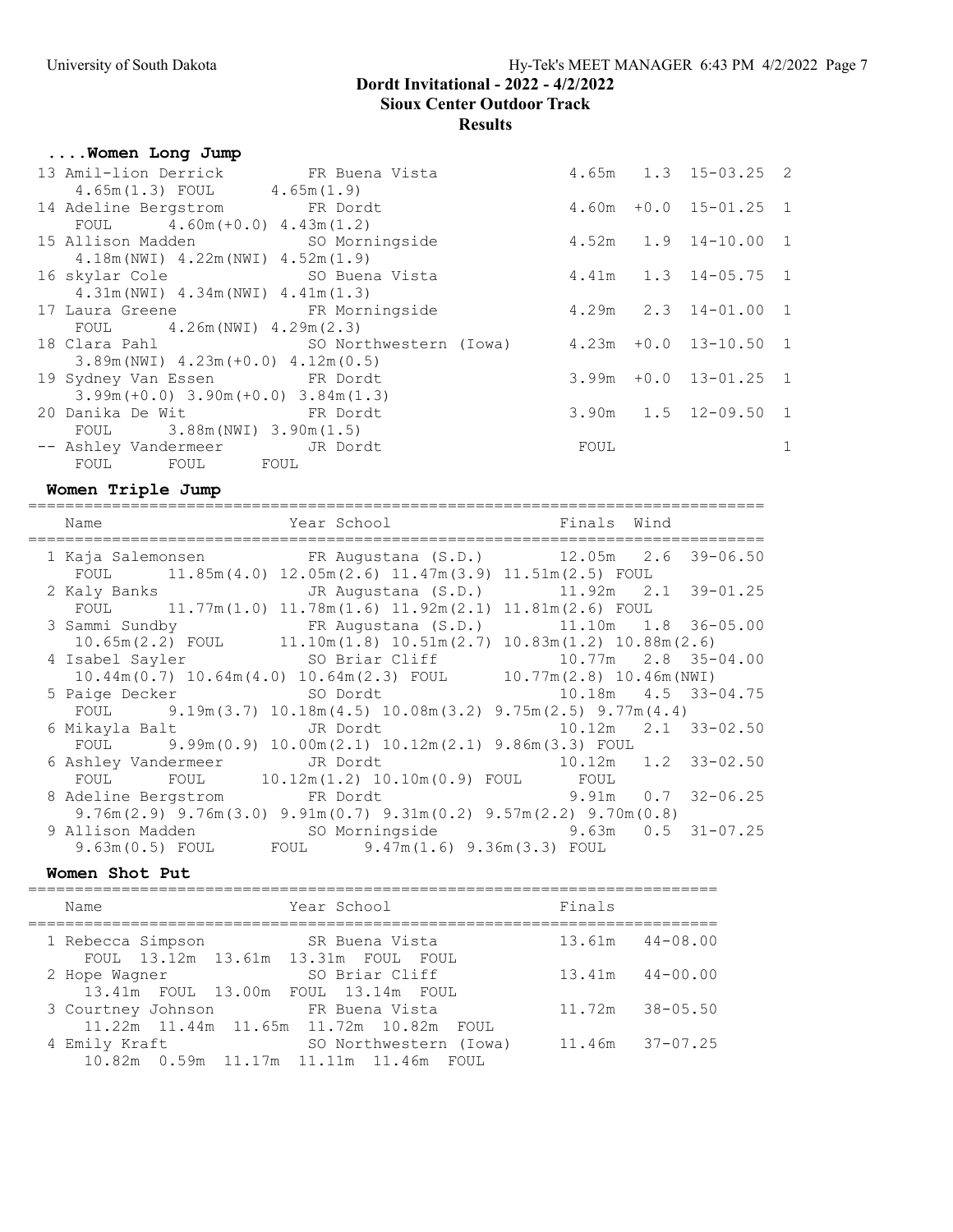### ....Women Shot Put

| 5 Caroline Van Berkum                    | SR Northwestern (Iowa)                    | 11.25m | $36 - 11.00$        |
|------------------------------------------|-------------------------------------------|--------|---------------------|
|                                          | 10.99m 10.78m 10.98m 11.25m 11.23m 10.63m |        |                     |
|                                          |                                           |        | 11.16m 36-07.50     |
| 10.68m  FOUL  11.01m  11.16m  FOUL  FOUL |                                           |        |                     |
| 7 Jenna Gleason                          | <b>Example 18 FR Dordt</b>                |        | $10.18m$ $33-04.75$ |
| FOUL 9.44m 10.18m 9.79m 9.47m 9.58m      |                                           |        |                     |
| 8 megan lamparek FR Briar Cliff          |                                           | 9.76m  | $32 - 00.25$        |
| 9.27m 9.73m 9.76m 9.69m 9.56m 9.35m      |                                           |        |                     |
| 9 Lynne Tormoehlen FR Dordt              |                                           |        | $9.36m$ $30-08.50$  |
| 8.78m 9.36m 9.11m 8.69m 9.20m FOUL       |                                           |        |                     |
| 10 Wren Klump                            | SR Buena Vista                            |        | $8.90m$ $29-02.50$  |
| 8.90m 8.58m 8.56m                        |                                           |        |                     |
| 11 Sydnie Castor                         | SR N'Western (Minn)                       |        | 7.81m 25-07.50      |
| 7.81m 6.85m 7.17m                        |                                           |        |                     |

### Women Discus Throw

========================================================================== Name **Year School** Finals ========================================================================== 1 Caroline Van Berkum SR Northwestern (Iowa) 40.17m 131-09 38.50m 37.73m 36.64m 40.17m 39.59m FOUL 2 Anna Friedrichsen SO Buena Vista 37.81m 124-00 29.27m 36.87m FOUL 37.79m 37.81m FOUL<br>3 Anna Brennan SO Buena Vista 3 Anna Brennan SO Buena Vista 36.35m 119-03 36.35m 33.71m 36.03m FOUL FOUL 34.33m 4 Hope Wagner SO Briar Cliff 36.32m 119-02 34.70m FOUL FOUL 36.32m FOUL FOUL 5 Janae Becher FR Augustana (S.D.) 36.01m 118-02 36.01m 32.08m 32.88m 33.86m 32.34m 32.95m 6 Peyton Turner SR Buena Vista 35.54m 116-07 FOUL 35.39m 35.54m 33.94m 34.38m 33.66m 7 Jenna Gleason FR Dordt 31.68m 103-11 29.51m FOUL FOUL FOUL 31.68m 31.60m 8 Lynne Tormoehlen FR Dordt 28.36m 93-00 27.80m FOUL 28.36m FOUL FOUL 28.28m 9 megan lamparek FR Briar Cliff 27.97m 91-09 27.03m 26.62m 27.97m FOUL 27.12m 26.82m 10 Anne Horstman FR Briar Cliff 25.76m 84-06 FOUL 25.76m FOUL 11 Grace Reginald JR Northwestern (Iowa) 22.36m 73-04 FOUL 20.92m 22.36m -- Sydnie Castor SR N'Western (Minn) FOUL FOUL FOUL FOUL

#### Women Hammer Throw

| Name                                                          | Year School    | Finals               |
|---------------------------------------------------------------|----------------|----------------------|
| 1 Rebecca Simpson<br>47.85m FOUL 49.52m FOUL FOUL 51.38m      | SR Buena Vista | 51.38m<br>168-07     |
| 2 Anna Friedrichsen<br>45.26m FOUL FOUL 45.45m 45.96m FOUL    | SO Buena Vista | $150 - 09$<br>45.96m |
| 3 Courtney Johnson<br>40.68m 39.75m 39.43m 39.01m 43.03m FOUL | FR Buena Vista | $141 - 02$<br>43.03m |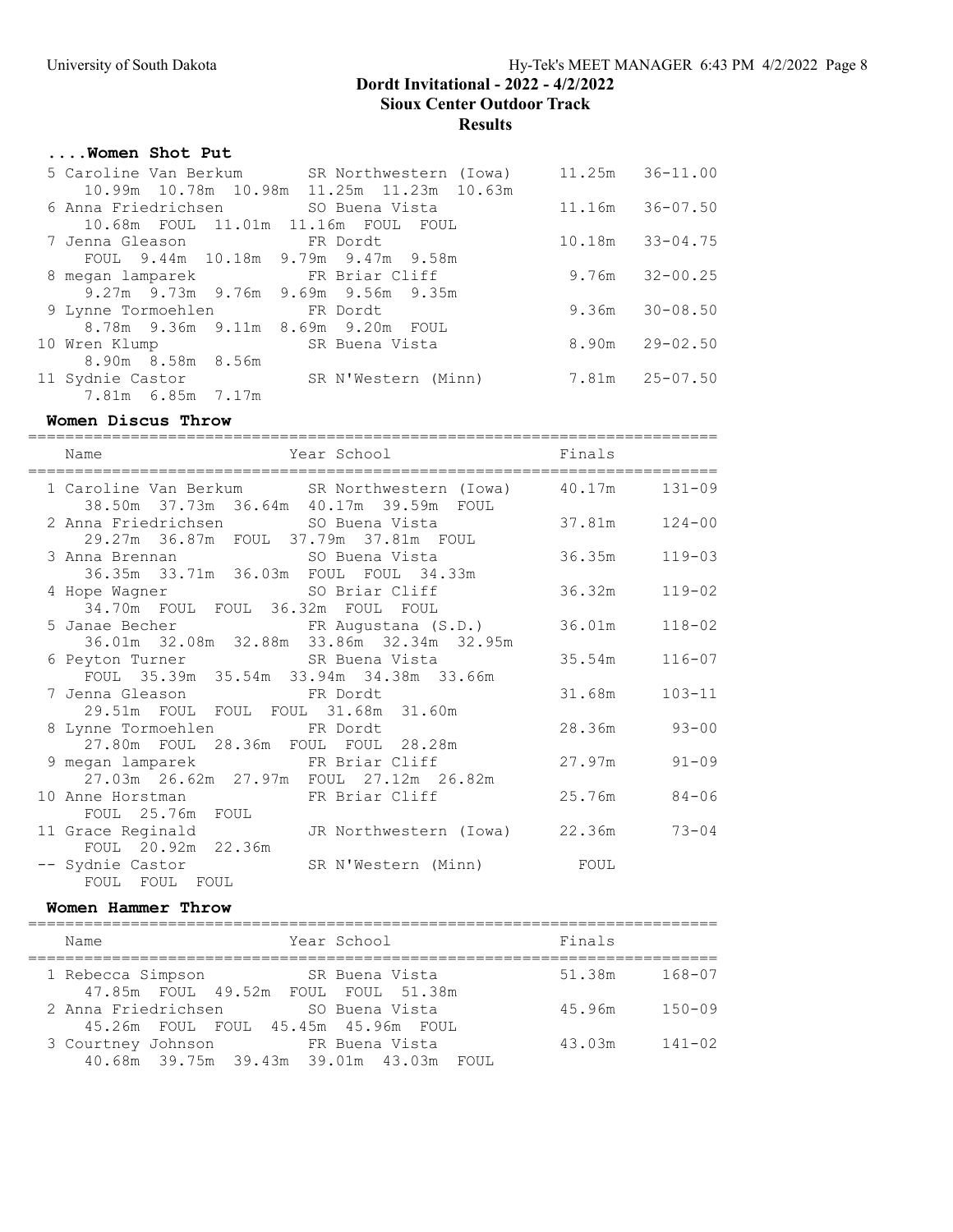# ....Women Hammer Throw

| 4 Peyton Turner                     | SR Buena Vista                            | 39.19m | $128 - 07$ |
|-------------------------------------|-------------------------------------------|--------|------------|
|                                     | FOUL FOUL 36.94m 39.18m 38.32m 39.19m     |        |            |
|                                     | 5 Janae Becher TR Augustana (S.D.)        | 38.27m | $125 - 07$ |
|                                     | 35.97m 38.27m 35.70m 34.76m 35.80m 33.97m |        |            |
| 6 Lynne Tormoehlen FR Dordt         |                                           | 36.09m | $118 - 05$ |
| FOUL 36.09m FOUL 36.08m FOUL 33.18m |                                           |        |            |
| 7 Emily Kraft                       | SO Northwestern (Iowa)                    | 32.99m | $108 - 03$ |
| 32.72m FOUL 28.62m FOUL FOUL 32.99m |                                           |        |            |
| 8 Rylee Olson FR Morningside        |                                           | 32.42m | $106 - 04$ |
| FOUL FOUL FOUL 32.42m FOUL FOUL     |                                           |        |            |
| 9 Jenna Gleason                     | ER Dordt                                  | 31.13m | $102 - 01$ |
| FOUL<br>FOUL                        | FOUL 27.51m 31.13m FOUL                   |        |            |

### Women Javelin Throw

| Year School Finals<br>Name                                                                                |                     |              | H#             |
|-----------------------------------------------------------------------------------------------------------|---------------------|--------------|----------------|
| 1 Rylee Olson FR Morningside 40.19m 36.19m 31.88m 40.74m 40.61m 34.77m 40.19m 34.17m                      |                     | $133 - 08$ 1 |                |
| 2 Lexus Mosbrucker<br>JR Briar Cliff 37.63m<br>FOUL 30.87m 37.63m 35.60m FOUL 37.24m                      |                     | $123 - 05$ 2 |                |
| 3 Anna Brennan<br>33.45m 31.55m 34.05m FOUL FOUL FOUL                                                     | $34.05m$ $111-08$ 2 |              |                |
| 4 Holly Severance FR Morningside<br>31.34m FOUL FOUL PASS PASS PASS                                       | 31.34m              | $102 - 10$ 1 |                |
| 5 Emily Chicoine SO Morningside 28.85m 94-08 2<br>25.21m  28.85m  25.51m  PASS  PASS  PASS                |                     |              |                |
| 6 Grace Hendrickson 50 Northwestern (Iowa) 28.51m 93-06 2<br>27.12m  28.51m  FOUL  26.04m  26.23m  24.95m |                     |              |                |
| 7 Kaye Paschka (S.D.) 26.86m 88-01 1<br>25.83m FOUL 26.86m PASS PASS PASS                                 |                     |              |                |
| 8 Grace Reginald 10 JR Northwestern (Iowa) 25.37m 83-03 2<br>25.37m FOUL FOUL 21.10m 21.86m FOUL          |                     |              |                |
| 9 Kylee Sallee FR Augustana (S.D.) 25.24m 82-10<br>FOUL 22.59m 25.24m 22.29m 18.69m 20.70m                |                     |              | $\overline{1}$ |
| 10 Faith Measel SO Dordt<br>24.11m  22.33m  24.91m                                                        | 24.91m 81-09 2      |              |                |
| 11 Ella De Jong JR Dordt<br>22.20m 20.62m FOUL                                                            | 22.20m 72-10 2      |              |                |
| 12 Jenna Gleason FR Dordt<br>19.39m 20.69m 20.03m                                                         | 20.69m 67-10 1      |              |                |
| 13 Maria Pedroso KR Augustana (S.D.) 20.41m 66-11<br>18.93m FOUL 20.41m                                   |                     |              | $\mathbf{1}$   |
| 14 Lynne Tormoehlen FR Dordt<br>18.73m  20.04m  19.85m                                                    | $20.04m$ $65-09$ 1  |              |                |
| 15 Kelsey Evenhouse FR Dordt<br>15.21m  15.40m  16.39m                                                    | 16.39m              | $53 - 09$ 2  |                |

# Men 100 Meter Dash

|  | Name             |  | Year School         | Finals Wind H# |       |  |
|--|------------------|--|---------------------|----------------|-------|--|
|  |                  |  |                     |                |       |  |
|  | 1 Gavin Fischer  |  | FR Augustana (S.D.) | 10.87 1.5 5    |       |  |
|  | 2 Jadon Micke    |  | JR Buena Vista      | 1099           | 1 7 2 |  |
|  | 3 Dominic Archer |  | FR Briar Cliff      | 11 05          | 155   |  |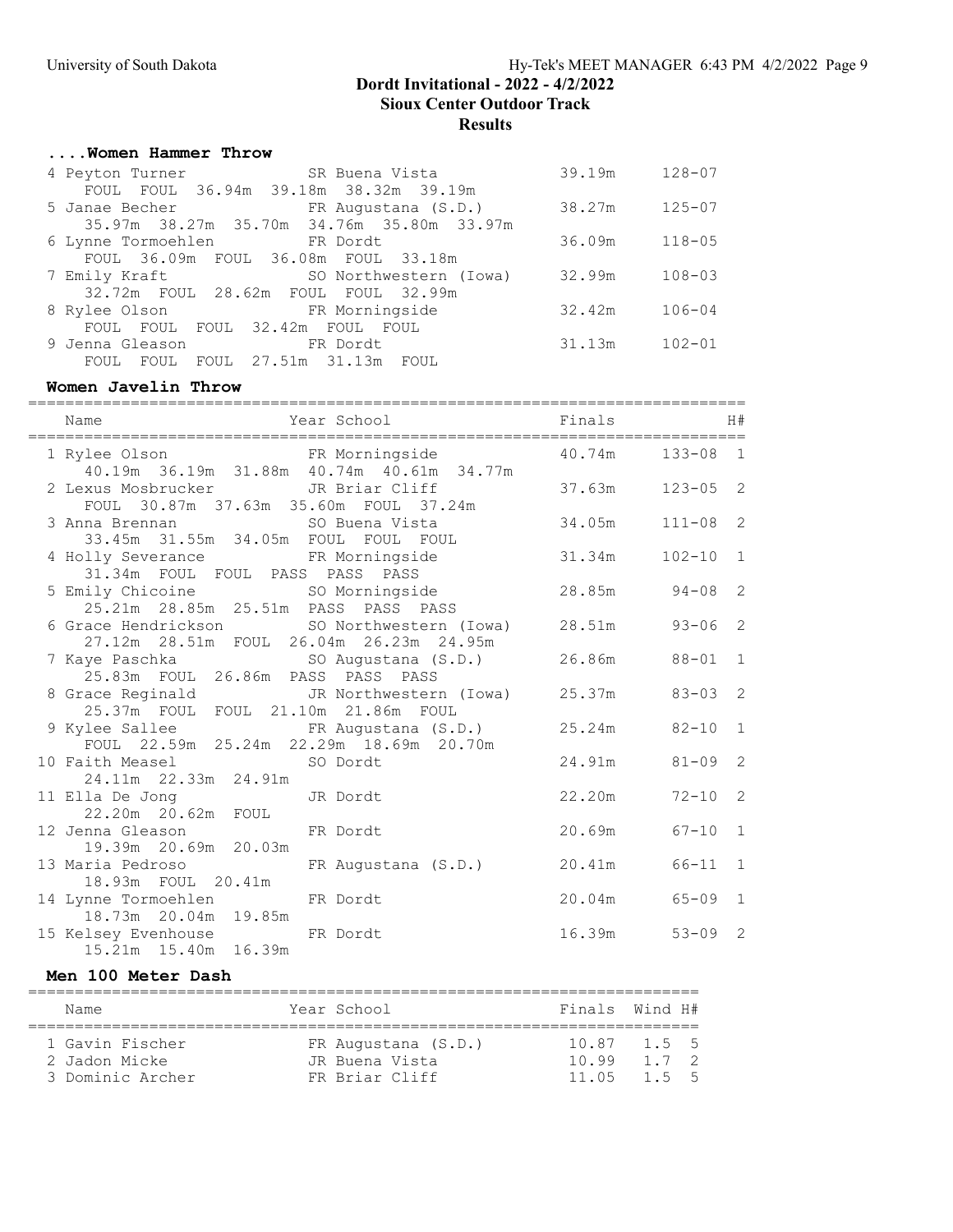#### ....Men 100 Meter Dash

|  | 4 Daniel Strand       | SR Northwestern (Iowa) | 11.13 | 2.3           | 4               |
|--|-----------------------|------------------------|-------|---------------|-----------------|
|  | 5 Micah Brands        | SR Dordt               | 11.14 | $1.5 \quad 5$ |                 |
|  | 6 Luke Berends        | FR Augustana (S.D.)    | 11.17 | 2.3           | 4               |
|  | 7 Connor Clayton      | SO Augustana (S.D.)    | 11.19 | 2.3           | 4               |
|  | 8 Spencer Hunt        | JR Buena Vista         | 11.36 | 1.5           | 5               |
|  | 9 Jacob Davies        | SO Northwestern (Iowa) | 11.36 | 2.3           | 4               |
|  | 10 Jonathan Sikel     | FR Augustana (S.D.)    | 11.37 | 2.3           | 4               |
|  | 11 Braden Jahn        | JR Northwestern (Iowa) | 11.40 | 1.5           | 5               |
|  | 12 Melik Davis        | FR Augustana (S.D.)    | 11.44 | 1.5           | $5\phantom{.0}$ |
|  | 13 Cole Berends       | FR Augustana (S.D.)    | 11.48 | 2.3           | 4               |
|  | 14 John Shevchuk      | SO N'Western (Minn)    | 11.51 | 3.3           | 3               |
|  | 15 Ryan Schober       | FR Dordt               | 11.52 | 1.7           | 2               |
|  | 16 Logan Grover       | FR Unattached          | 11.52 | 2.3           | $\overline{4}$  |
|  | 17 Tulsa Janish       | JR Briar Cliff         | 11.54 | 1.5           | $\overline{5}$  |
|  | 18 Jamon Howard       | SR N'Western (Minn)    | 11.55 | 3.3           | $\mathcal{E}$   |
|  | 19 Jake Knott         | FR Morningside         | 11.57 | 1.7           | $\mathbf{1}$    |
|  | 20 Muse Abdi          | FR Augustana (S.D.)    | 11.70 | 2.3           | 4               |
|  | 21 Preston Pfaffle    | SO Northwestern (Iowa) | 11.71 | 3.3           | 3               |
|  | 22 Brody Steinfeldt   | FR Buena Vista         | 11.80 | $1.7-2$       |                 |
|  | 23 Adam Fillipi       | FR Morningside         | 11.87 | 1.7           | 2               |
|  | 24 peter batiste      | FR Unattached          | 11.87 | 3.3           | 3               |
|  | 25 Luke Wagner        | SO Dordt               | 11.87 | 1.5           | $\mathsf S$     |
|  | 26 Eli Werner         | SO N'Western (Minn)    | 12.06 | 3.3           | 3               |
|  | 27 Robert breen       | FR Briar Cliff         | 12.18 | 3.3           | $\mathcal{S}$   |
|  | 28 Cameron Coppock    | SR N'Western (Minn)    | 12.43 | 3.3           | $\mathcal{S}$   |
|  | 29 Devin Todd         | FR Briar Cliff         | 12.60 | 3.3           | $\mathfrak{Z}$  |
|  | 30 Micheal De La Cruz | FR Buena Vista         | 12.67 | 1.7           | 2               |
|  | 31 Zach Furlong       | SO N'Western (Minn)    | 12.69 | 1.7           | 2               |
|  | 32 Francisco Moreno   | SO Briar Cliff         | 12.75 | 1.7           | 2               |
|  |                       |                        |       |               |                 |

### Men 200 Meter Dash

|    | Name              | Year School            | Finals | Wind H# |                |
|----|-------------------|------------------------|--------|---------|----------------|
|    | 1 Ben Jefferies   | SO Briar Cliff         | 21.22  | 1.8     | 6              |
|    | 2 Gavin Fischer   | FR Augustana (S.D.)    | 21.85  | 1.8     | 6              |
|    | 3 Ryan Kotey      | JR Briar Cliff         | 22.24  | 1.8     | 6              |
|    | 4 Micah Brands    | SR Dordt               | 22.50  | 1.8     | 6              |
| 5. | James Gilbert     | JR Northwestern (Iowa) | 22.72  | 1.3     | 5              |
| 6  | Jake Knott        | FR Morningside         | 22.72  | 1.0     | 4              |
|    | 7 Luke Wagner     | SO Dordt               | 22.81  | 1.8     | 6              |
| 8  | Matthew Schoessow | SO Augustana (S.D.)    | 22.84  | 1.3     | 5              |
| 9  | Jacob Davies      | SO Northwestern (Iowa) | 22.88  | 1.8     | 6              |
| 10 | Ashon Banker      | FR Morningside         | 22.90  | 1.0     | 4              |
|    | 11 Braden Jahn    | JR Northwestern (Iowa) | 22.90  | 1.8     | 6              |
|    | 12 Connor Clayton | SO Augustana (S.D.)    | 23.16  | 1.3     | 5              |
|    | 13 Luke Berends   | FR Augustana (S.D.)    | 23.50  | 1.3     | 5              |
|    | 14 Jed Dooyema    | SO Augustana (S.D.)    | 23.50  | 2.0     | 3              |
|    | 15 John Jeanisse  | FR Buena Vista         | 23.54  | 1.2     | $\mathbf 1$    |
| 16 | Jamon Howard      | SR N'Western (Minn)    | 23.58  | 2.0     | 3              |
|    | 17 Cole Berends   | FR Augustana (S.D.)    | 23.69  | 1.0     | 4              |
|    | 18 John Shevchuk  | SO N'Western (Minn)    | 23.75  | 2.0     | 3              |
| 19 | Ramon Harkins     | FR Briar Cliff         | 23.82  | 1.3     | 5              |
|    | 20 Alex Schill    | FR Buena Vista         | 23.86  | 0.2     | 2              |
|    | 21 Isaiah Thomas  | SO Buena Vista         | 23.96  | 0.2     | $\overline{2}$ |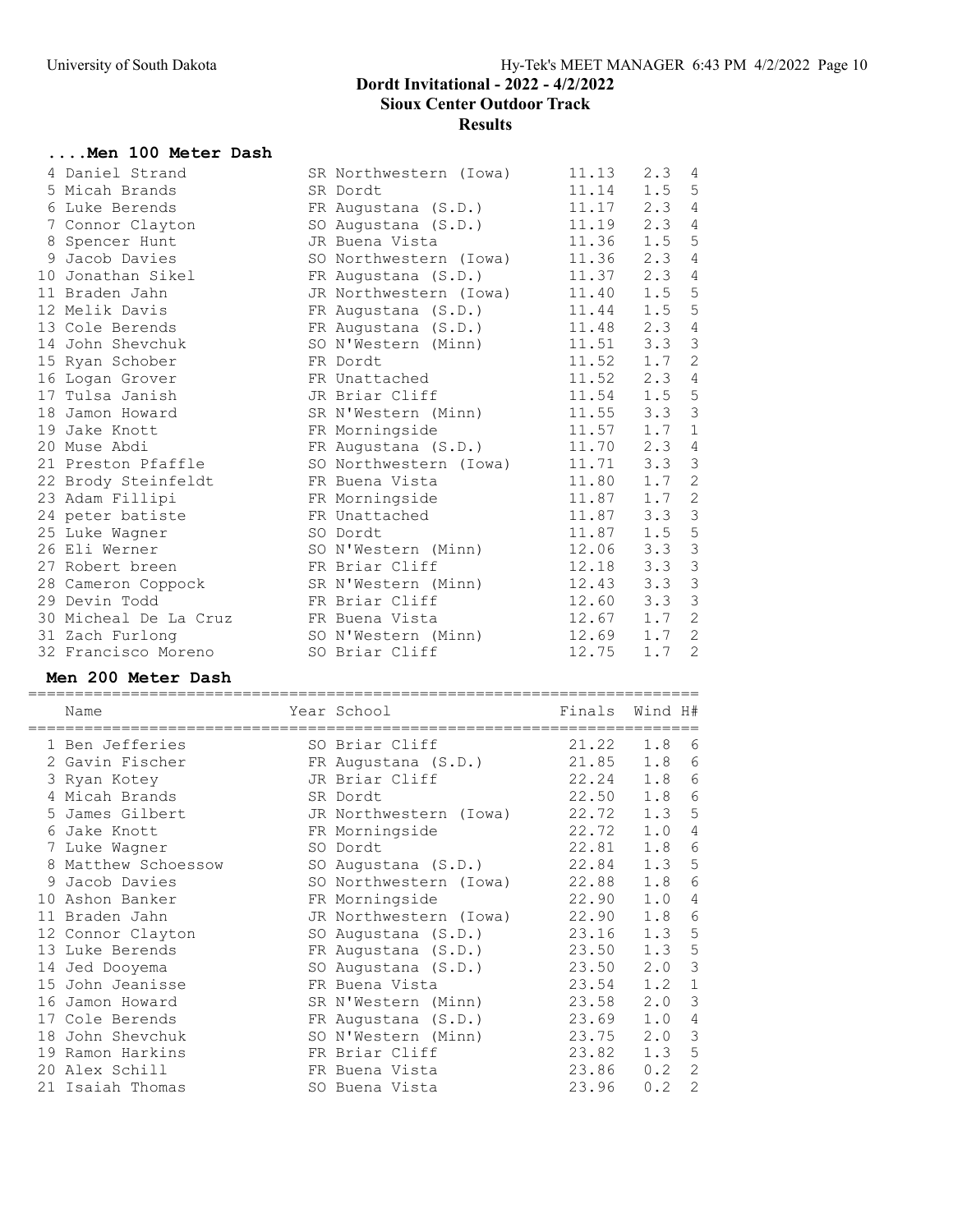#### ....Men 200 Meter Dash

|  | 22 Ryan Schober      | FR Dordt               | 23.97 | 1.0           | 4                        |
|--|----------------------|------------------------|-------|---------------|--------------------------|
|  | 23 Jared Nicholas    | FR Morningside         | 24.01 | $1.3 \quad 5$ |                          |
|  | 24 Jackson Sylvester | JR Buena Vista         | 24.28 | 2.0           | $\overline{\mathbf{3}}$  |
|  | 25 Adam Fillipi      | FR Morningside         | 24.36 | $2.0 \, 3$    |                          |
|  | 26 Preston Pfaffle   | SO Northwestern (Iowa) | 24.62 | 2.0           | $\overline{\phantom{a}}$ |
|  | 27 Eli Werner        | SO N'Western (Minn)    | 24.70 | 0.2           | $\overline{2}$           |
|  | 28 Gabe Poppen       | SO Bellevue            | 24.84 | $0.2 \quad 2$ |                          |
|  | 29 Robert breen      | FR Briar Cliff         | 25.26 | $2.0 \, 3$    |                          |
|  | 30 Cameron Coppock   | SR N'Western (Minn)    | 25.57 | $0.2 \quad 2$ |                          |
|  | 31 Joshua woolcott   | FR Buena Vista         | 25.94 | $0.2 \quad 2$ |                          |
|  | 32 Francisco Moreno  | SO Briar Cliff         | 26.35 | 1.2           | $\overline{1}$           |
|  | 33 Zach Furlong      | SO N'Western (Minn)    | 26.91 | 1.2           | $\overline{1}$           |
|  | 34 Brent Reller      | SR N'Western (Minn)    | 27.56 | $1.2 \quad 1$ |                          |
|  | 35 Nate Moser        | SO N'Western (Minn)    | 30.63 | 1.2           | $\overline{1}$           |
|  |                      |                        |       |               |                          |

### Men 400 Meter Dash

=================================================================== Name  $Year School$  Finals H# =================================================================== 1 Cole Zevenbergen SO Dordt 49.81 3 2 Mitchell Oostra JR Northwestern (Iowa) 50.58 3 3 Matthew Schoessow SO Augustana (S.D.) 51.08 3 4 Jed Dooyema SO Augustana (S.D.) 51.40 3 5 Wyatt Pryor SO Northwestern (Iowa) 51.41 2 6 Jacob Davies SO Northwestern (Iowa) 51.81 3 7 Ashton Verdoorn FR Morningside 51.94 2 8 Osiel Ochoa FR Briar Cliff 51.99 2 9 Josh Schumacher JR Augustana (S.D.) 52.02 2 10 Tyson Spradling FR Morningside 52.15 2 11 Carson Elbers FR Dordt 53.22 3 12 Jaden Anderson JR Morningside 53.60 2 13 Ramon Harkins **FR Briar Cliff** 54.09 3 14 Collin McDonald JR N'Western (Minn) 54.36 2 15 Aaron Newton SR Bellevue 54.43 1 16 John Shevchuk SO N'Western (Minn) 55.26 1 17 August Hubbard FR Buena Vista 55.94 1 18 Gabe Poppen SO Bellevue 56.20 1 19 Cameron Coppock SR N'Western (Minn) 57.71 1

### Men 800 Meter Run

|  | Name                | Year School            | Finals  | H#             |
|--|---------------------|------------------------|---------|----------------|
|  | 1 Payton Mauldin    | SO Dordt               | 1:51.22 | 2              |
|  | 2 Ro Paschal        | SR Morningside         | 1:56.50 | 2              |
|  | 3 Robert Amaro      | JR Briar Cliff         | 1:57.39 | 2              |
|  | 4 Camden Beller     | SR Morningside         | 1:57.41 | 2              |
|  | 5 Peyton Brasser    | SR Northwestern (Iowa) | 1:59.98 | 2              |
|  | 6 Zach Ambrose      | SR Morningside         | 2:00.51 | 2              |
|  | 7 Tyler Carney      | SR Morningside         | 2:01.79 | 2              |
|  | 8 Daniel Street     | FR Augustana (S.D.)    | 2:02.13 | 2              |
|  | 9 Tyler Janssen     | JR Morningside         | 2:03.24 | 2              |
|  | 10 Caleb Roggenbuck | SO Morningside         | 2:04.96 | $\overline{1}$ |
|  | 11 Connor Bonacci   | FR Buena Vista         | 2:05.99 | $\mathbf{1}$   |
|  | 12 Joey Schoonhoven | JR Dordt               | 2:07.71 |                |
|  |                     |                        |         |                |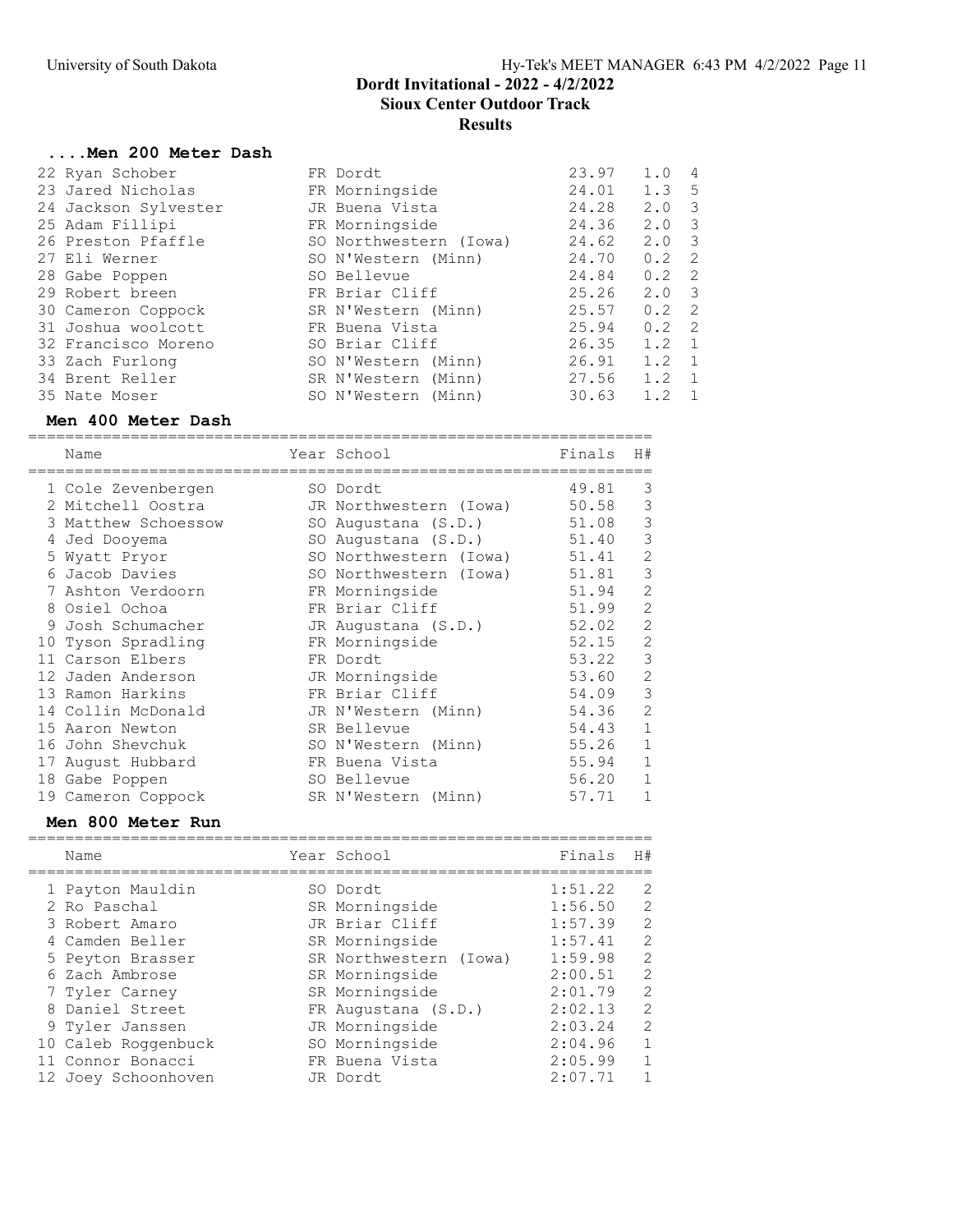#### ....Men 800 Meter Run

| 13 Aaron Newton    | SR Bellevue            | 2:07.88 | 1 |
|--------------------|------------------------|---------|---|
| 14 Cameron Germain | FR Buena Vista         | 2:08.05 | 1 |
| 15 Priver Kipruto  | FR Dordt               | 2:08.11 | 2 |
| 16 Bryce Kremer    | SO Morningside         | 2:11.17 | 1 |
| 17 Isaac Munoz     | SR Northwestern (Iowa) | 2:12.34 | 1 |
| 18 Osiel Ochoa     | FR Briar Cliff         | 2:14.66 | 1 |
| 19 Nick Ochoa      | FR Dordt               | 2:15.26 | 1 |
| 20 Collin McDonald | JR N'Western (Minn)    | 2:17.36 | 2 |
| 21 Jack Campbell   | JR Morningside         | 2:18.68 | 1 |
| 22 Jacob Kephart   | FR N'Western (Minn)    | 2:25.32 | 1 |

### Men 1500 Meter Run

|    | Name<br>:================= | Year School            | Finals  | H#             |
|----|----------------------------|------------------------|---------|----------------|
|    | Trey Engen                 | JR Dordt               | 4:01.98 | 2              |
|    | 2 Daniel Street            | FR Augustana (S.D.)    | 4:06.13 | $\overline{c}$ |
|    | 3 Evan Myran               | FR Augustana (S.D.)    | 4:07.72 | $\overline{c}$ |
|    | 4 Lance Van Zee            | SR Dordt               | 4:11.20 | $\overline{c}$ |
|    | 5 Ben Haberman             | FR Augustana (S.D.)    | 4:12.07 | $\overline{c}$ |
| 6  | Ian Wiersma                | SR Northwestern (Iowa) | 4:12.74 | $\overline{c}$ |
|    | 7 Nick Larson              | SO Augustana (S.D.)    | 4:13.03 | $\overline{c}$ |
| 8  | Collin Kotz                | SO Bellevue            | 4:13.17 | $\mathbf{1}$   |
|    | 9 Kyle Miller              | SO Buena Vista         | 4:13.72 | $\mathbf{1}$   |
|    | 10 Trey Engelmann          | FR Northwestern (Iowa) | 4:15.71 | $\overline{c}$ |
|    | 11 Beau Brock              | FR Augustana (S.D.)    | 4:16.49 | $\overline{c}$ |
|    | 12 Colin Imhoff            | JR Buena Vista         | 4:17.37 | $\mathbf{1}$   |
|    | 13 Dawson Jacobsma         | SR Northwestern (Iowa) | 4:17.68 | $\mathbf{1}$   |
|    | 14 Leviticus Cross         | SR Northwestern (Iowa) | 4:18.63 | $\mathbf{1}$   |
|    | 15 Edrei Murillo           | JR Bellevue            | 4:20.31 | $\mathbf{1}$   |
|    | 16 Ryan Schroeder          | FR Augustana (S.D.)    | 4:22.28 | $\overline{c}$ |
|    | 17 Ethan Schlichte         | FR Buena Vista         | 4:22.47 | $1\,$          |
|    | 18 Alex Nonhof             | JR Northwestern (Iowa) | 4:24.90 | $\mathbf{1}$   |
|    | 19 Isaiah Lee              | SR Northwestern (Iowa) | 4:25.03 | $\overline{c}$ |
|    | 20 Riley Ruhaak            | FR Dordt               | 4:26.10 | $\mathbf{1}$   |
|    | 21 Caden Tegethoff         | FR Augustana (S.D.)    | 4:27.82 | $\mathbf{1}$   |
|    | 22 Mason Welker            | SO Morningside         | 4:28.11 | $1\,$          |
|    | 23 Tanner Arens            | JR Morningside         | 4:29.18 | $\mathbf{1}$   |
|    | 24 Kadyn Cline             | FR Morningside         | 4:30.40 | $1\,$          |
|    | 25 Isaac Fink              | FR Augustana (S.D.)    | 4:34.35 | $1\,$          |
| 26 | Issa Aman                  | FR Morningside         | 4:51.01 | $\mathbf{1}$   |
|    | 27 Kenny Nolan             | JR Briar Cliff         | 4:51.78 | $\mathbf{1}$   |
|    | 28 Loyal Johnson           | SO Dordt               | 4:59.65 | $\mathbf{1}$   |

### Men 5000 Meter Run

| Name                  | Year School | Finals   | H #           |
|-----------------------|-------------|----------|---------------|
| 1 Eric Steiger        | SR Dordt    | 14:51.03 | -2            |
| 2 Joe Anderson        | JR Dordt    | 14:58.35 | 2             |
| 3 Thaniel Schroeder   | JR Dordt    | 15:13.33 | $\mathcal{L}$ |
| 4 Ethan Summerhays    | SO Dordt    | 15:23.08 | 2             |
| 5 Aidan Vorster       | FR Dordt    | 15:36.01 | 2             |
| 6 Bailey Vande Griend | SR Dordt    | 15:43.09 | 2             |
| 7 Jacob Vander Plaats | Unattached  | 15:48.13 | $\mathcal{L}$ |
|                       |             |          |               |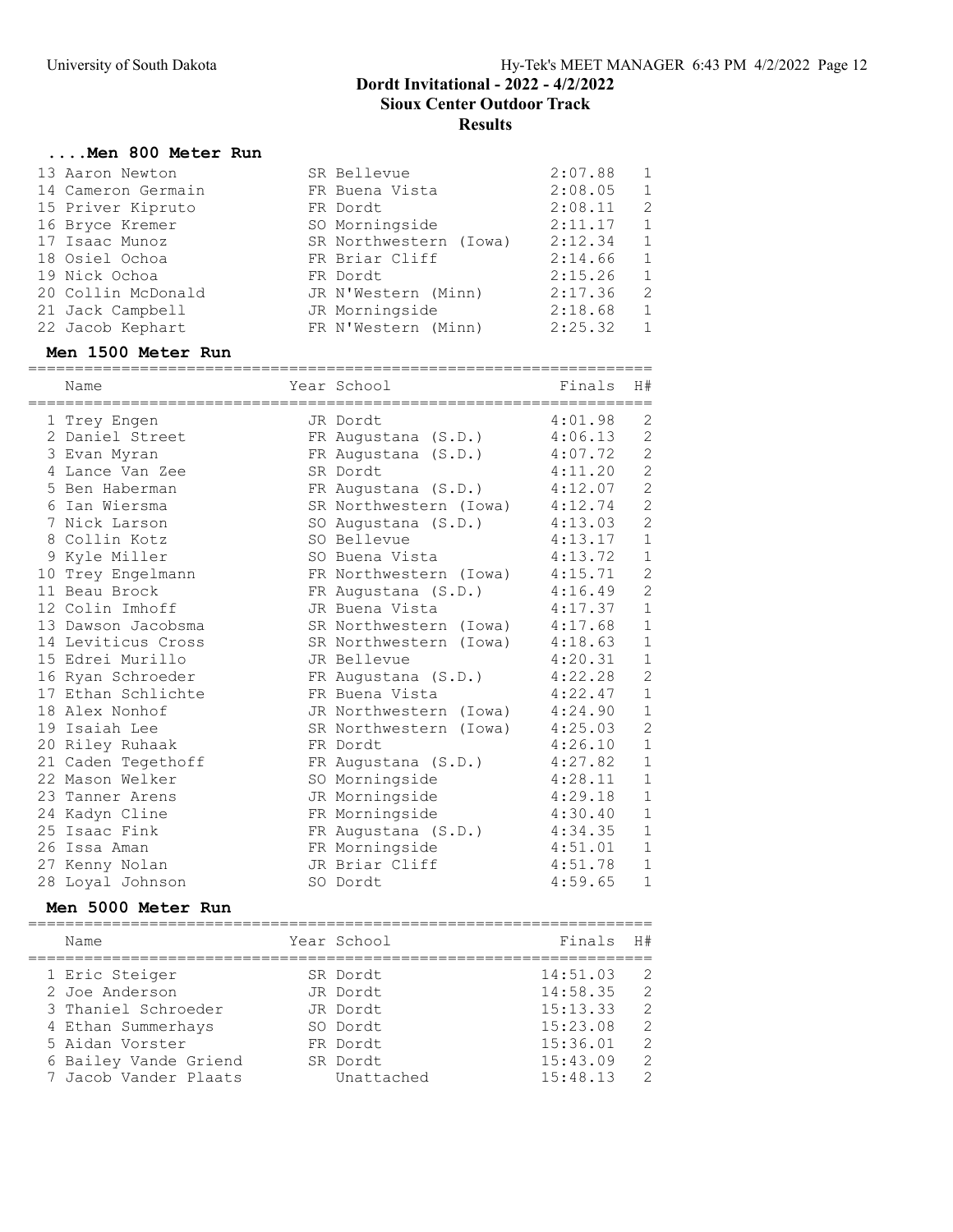### ....Men 5000 Meter Run

|                                                                                                                                                                                                                                                                                                                           |            | 15:51.81                                                                                                                                                                                                                    | 2             |
|---------------------------------------------------------------------------------------------------------------------------------------------------------------------------------------------------------------------------------------------------------------------------------------------------------------------------|------------|-----------------------------------------------------------------------------------------------------------------------------------------------------------------------------------------------------------------------------|---------------|
|                                                                                                                                                                                                                                                                                                                           | Unattached | 15:54.16                                                                                                                                                                                                                    |               |
|                                                                                                                                                                                                                                                                                                                           |            | 16:02.15                                                                                                                                                                                                                    | 2             |
|                                                                                                                                                                                                                                                                                                                           |            | 16:16.10                                                                                                                                                                                                                    | 2             |
|                                                                                                                                                                                                                                                                                                                           |            | 16:22.58                                                                                                                                                                                                                    | 2             |
|                                                                                                                                                                                                                                                                                                                           |            | 16:31.17                                                                                                                                                                                                                    | $\mathbf{1}$  |
|                                                                                                                                                                                                                                                                                                                           |            | 16:31.61                                                                                                                                                                                                                    | 1             |
|                                                                                                                                                                                                                                                                                                                           |            | 16:39.41                                                                                                                                                                                                                    | 1             |
|                                                                                                                                                                                                                                                                                                                           |            | 16:48.61                                                                                                                                                                                                                    | $\mathbf{1}$  |
|                                                                                                                                                                                                                                                                                                                           |            | 17:07.27                                                                                                                                                                                                                    | $\mathcal{L}$ |
|                                                                                                                                                                                                                                                                                                                           |            | 17:18.28                                                                                                                                                                                                                    | 1             |
|                                                                                                                                                                                                                                                                                                                           |            | 18:08.07                                                                                                                                                                                                                    | $\mathbf{1}$  |
|                                                                                                                                                                                                                                                                                                                           |            | 18:28.35                                                                                                                                                                                                                    | 1             |
|                                                                                                                                                                                                                                                                                                                           |            | DNF                                                                                                                                                                                                                         |               |
|                                                                                                                                                                                                                                                                                                                           |            | DNF                                                                                                                                                                                                                         |               |
| 8 Brooks De Waard<br>9 Caleb Benzing<br>10 Zach Elbers<br>11 Kaden Sadler<br>12 Cameron Kaltschnee<br>13 Kendall Van Zanten<br>14 Collin Kotz<br>15 Michael Vander Plaats<br>16 Tyler Grames<br>17 Jon Flaws<br>18 Cameron Larson<br>19 Adam Anderson<br>20 Moises Lupercio<br>-- Avery Den Herder<br>-- Nathaniel Bervig |            | SR Dordt<br>SR Dordt<br>FR Buena Vista<br>SR Buena Vista<br>SR Dordt<br>SO Bellevue<br>SO Dordt<br>SR Buena Vista<br>JR Buena Vista<br>SR N'Western (Minn)<br>SR N'Western (Minn)<br>FR Briar Cliff<br>JR Dordt<br>FR Dordt |               |

#### Men 110 Meter Hurdles

========================================================================

| Name                 | Year School            | Finals | Wind H#       |                         |
|----------------------|------------------------|--------|---------------|-------------------------|
| 1 Lawrence Lokonobei | SO Augustana (S.D.)    | 14.75  | 1.9           | - 3                     |
| 2 Andrew Martens     | FR Augustana (S.D.)    | 14.80  | 1.9           | $\overline{\mathbf{3}}$ |
| 3 Paxon Fleming      | FR Briar Cliff         | 15.34  | 3.1           | 1                       |
| 4 Austin Freiberg    | SO Morningside         | 15.64  | $1.9 \quad 3$ |                         |
| 5 Kyle Baumert       | JR Dordt               | 15.83  | 1.9           | 3                       |
| 6 Joshua Van Hulzen  | JR Dordt               | 15.99  | 1.9           | 3                       |
| 7 Cooper Christians  | SO Morningside         | 15.99  | NWI           | 2                       |
| 8 Benn Yol           | FR Northwestern (Iowa) | 16.19  | 1.9           | 3                       |
| 9 Zackary Huffman    | SO Buena Vista         | 16.24  | NWI           | 2                       |
| 10 Justin Groen      | JR Dordt               | 16.54  | 1.9           | $\overline{\mathbf{3}}$ |
| 11 Brayden Robards   | FR Dordt               | 16.73  | 3.1           | 1                       |
| 12 Devin Bos         | SO Dordt               | 16.79  | 3.1           | -1                      |
| 13 Josiah Nielsen    | SO N'Western (Minn)    | 18.08  | NWI           | -2                      |
| 14 Gunner Vargas     | FR Northwestern (Iowa) | 19.38  | NWI           | -2                      |
| 15 Luke Albright     | FR Dordt               | 19.52  | 3.1           | $\overline{1}$          |
|                      |                        |        |               |                         |

# Men 400 Meter Hurdles

| Name                 | Year School            | Finals  | H#             |
|----------------------|------------------------|---------|----------------|
| 1 Andrew Martens     | FR Augustana (S.D.)    | 55.73   | 2              |
| 2 Lawrence Lokonobei | SO Augustana (S.D.)    | 55.92   | 2              |
| 3 Bryce Paulsen      | JR Northwestern (Iowa) | 56.00   | 2              |
| 4 Paxon Fleming      | FR Briar Cliff         | 56.11   | 2              |
| 5 Peyton Miller      | SR Dordt               | 56.83   | 2              |
| 6 Luke Fritsch       | JR Augustana (S.D.)    | 58.82   | 2              |
| 7 Austin Freiberg    | SO Morningside         | 59.59   | 2              |
| 8 Carter Brouwer     | FR Northwestern (Iowa) | 59.64   | $\overline{1}$ |
| 9 Benn Yol           | FR Northwestern (Iowa) | 1:02.61 | 2              |
| 10 Dayton Brunsting  | FR Dordt               | 1:03.17 | $\mathbf{1}$   |
| 11 Gunner Vargas     | FR Northwestern (Iowa) | 1:05.28 | $\overline{1}$ |
| 12 Josiah Nielsen    | SO N'Western (Minn)    | 1:06.52 | 1              |
| 13 Luke Albright     | FR Dordt               | 1:15.32 |                |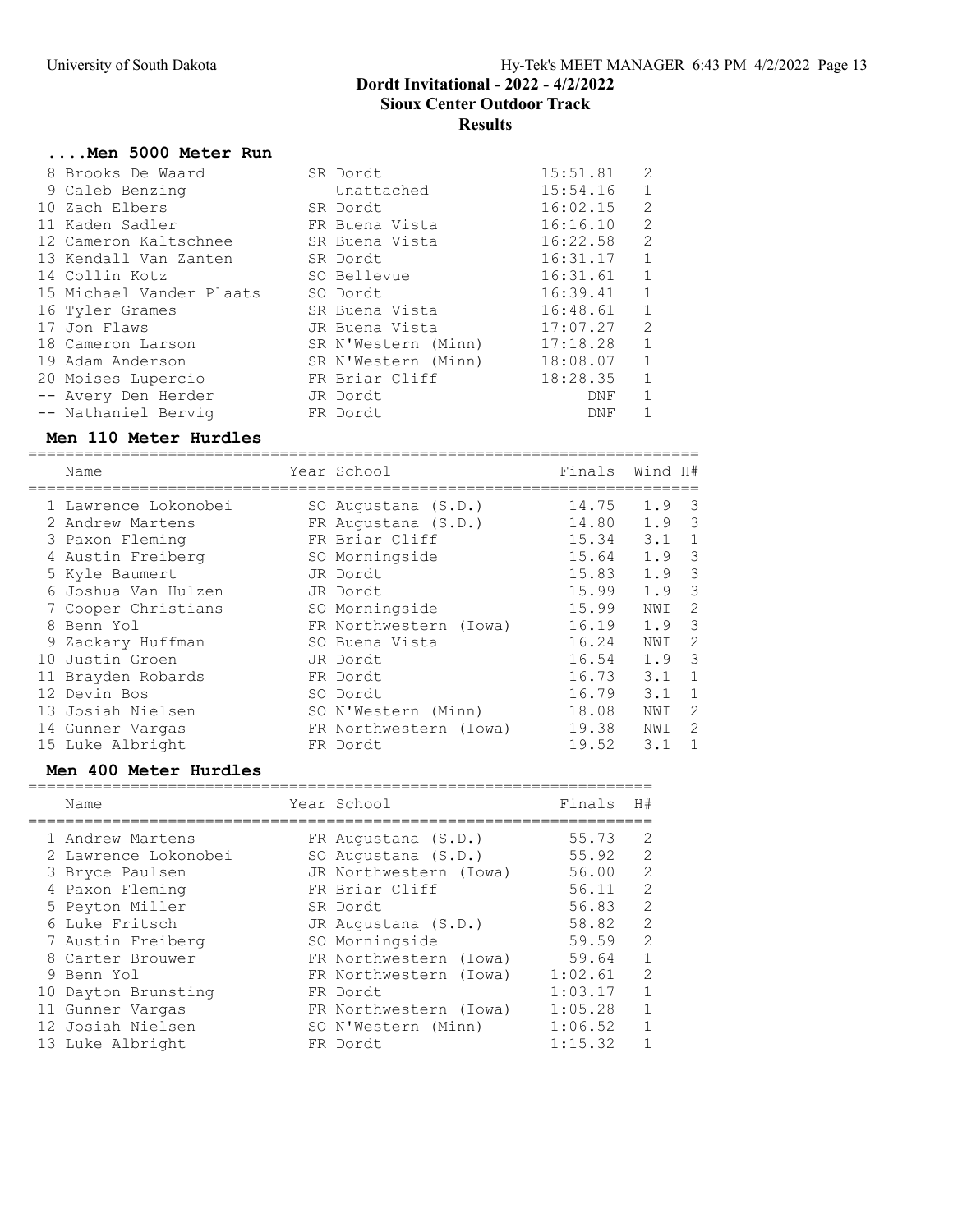### Men 3000 Meter Steeplechase

| Name<br>====================================                                         | Year School  |                                                                                                 | Finals                             |    |
|--------------------------------------------------------------------------------------|--------------|-------------------------------------------------------------------------------------------------|------------------------------------|----|
| 1 Joseph Kunert<br>2 Nate Moser<br>3 Tristan Thompson                                |              | JR Northwestern (Iowa) 10:27.21<br>SO N'Western (Minn) 12:16.39<br>SR N'Western (Minn) 12:32.16 |                                    |    |
| Men 4x100 Meter Relay                                                                |              |                                                                                                 |                                    |    |
| School<br>==============                                                             | .=========== | =========                                                                                       | Finals<br>============             |    |
| 1 Augustana (S.D.) 'A'<br>1) Lawrence Lokonobei SO<br>3) Connor Clayton SO           |              | 2) Melik Davis FR<br>4) Gavin Fischer FR                                                        | 41.96                              |    |
| 2 Briar Cliff 'A'<br>1) Dominic Archer FR                                            |              | 2) Ben Jefferies SO                                                                             | 42.20                              |    |
| 3) Wilton George SO<br>3 Augustana (S.D.)<br>$\overline{B}$                          |              | 4) Ryan Kotey JR                                                                                | 43.03                              |    |
| 1) Jonathan Sikel FR<br>3) Luke Berends FR                                           |              | 2) Andrew Martens FR<br>4) Muse Abdi FR                                                         |                                    |    |
| 4 Buena Vista 'B'<br>1) Isaiah Thomas SO                                             |              |                                                                                                 | 44.28<br>2) Matthew Beisswenger FR |    |
| 3) Alex Schill FR<br>Men 4x400 Meter Relay                                           |              | 4) Jackson Sylvester JR                                                                         |                                    |    |
| School                                                                               |              |                                                                                                 | Finals                             | H# |
| $^{\prime}$ A $^{\prime}$<br>1 Dordt                                                 |              |                                                                                                 | 3:19.26                            | 2  |
| 1) Peyton Miller SR<br>3) Micah Brands SR                                            |              | 2) Cole Zevenbergen SO<br>4) Payton Mauldin SO                                                  |                                    |    |
| 2 Northwestern (Iowa)<br>$^{\prime}$ A $^{\prime}$<br>1) James Gilbert JR            |              | 2) Mitchell Oostra JR                                                                           | 3:22.88                            | 2  |
| 3) Trey Engelmann FR<br>3 Dordt 'C'<br>1) Devin Bos SO                               |              | 4) Wyatt Pryor SO<br>2) Jebadiah Merkle SR                                                      | 3:28.90                            | 2  |
| 3) Carson Elbers FR<br>4 Morningside 'A'                                             |              | 4) Dayton Brunsting FR                                                                          | 3:28.90                            | 2  |
| 1) Ashton Verdoorn FR<br>3) Camden Beller SR<br>5 Buena Vista 'A'                    |              | 2) Zach Ambrose SR<br>4) Jared Nicholas FR                                                      | 3:36.13                            | 2  |
| 1) Jackson Sylvester JR<br>3) Spencer Hunt JR                                        |              | 2) Kyle Miller SO<br>4) Jadon Micke JR                                                          |                                    |    |
| 6 Northwestern (Iowa)<br>$\mathbf{B}$<br>1) Peyton Brasser SR<br>3) Ben Thelander SO |              | 2) Isaiah Lee SR<br>4) Gunner Vargas FR                                                         | 3:37.89                            | 2  |
| 7 Briar Cliff<br>$^{\prime}$ A $^{\prime}$<br>1) Robert Amaro JR                     |              | 2) Damond Anderson SR                                                                           | 3:50.48                            | 1  |
| 3) Kenny Nolan JR<br>8 Morningside 'D'<br>1) Tanner Arens JR                         |              | 4) Caleb Sassman FR<br>2) Mason Welker SO                                                       | 3:54.56                            | 1  |
| 3) Jack Campbell JR<br>-- Morningside 'B'<br>1) Ashon Banker FR                      |              | 4) Bryce Kremer SO<br>2) Tyler Carney SR                                                        | DNF                                | 2  |
| 3) Ro Paschal SR<br>-- Morningside 'C'                                               |              | 4) Tyson Spradling FR                                                                           | DNF                                | 1  |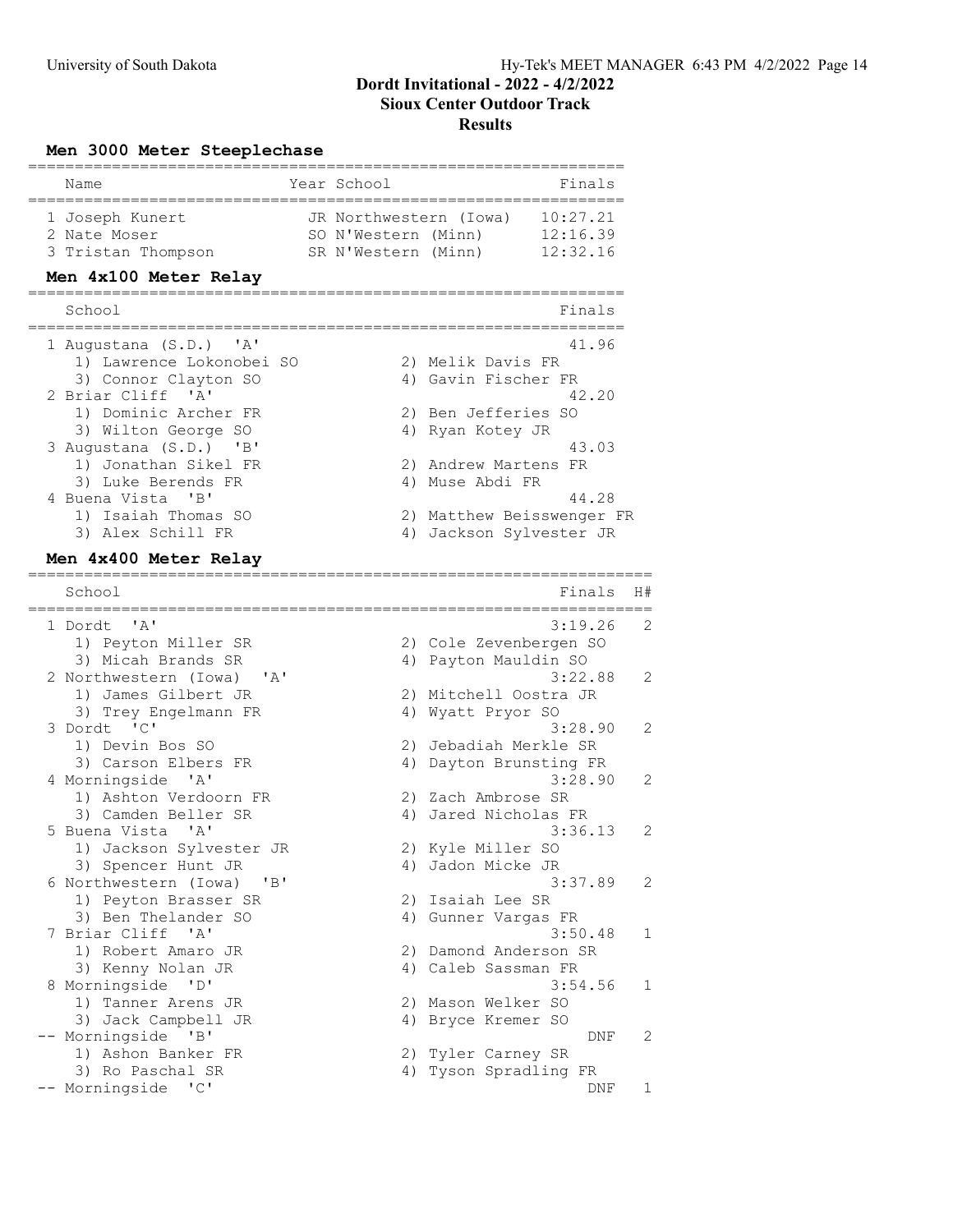# ....Men 4x400 Meter Relay

- 1) Jaden Anderson JR 2) Issa Aman FR
	-
- 
- 3) Tyler Janssen JR 4) Caleb Roggenbuck SO

# Men High Jump

| Name                                                                   | Year School             | Finals               |
|------------------------------------------------------------------------|-------------------------|----------------------|
| 1 Grant Brouwer<br>1.75 1.80 1.85 1.90 1.95 2.00                       | SR Dordt                | 1.95m<br>$6 - 04.75$ |
| P P P<br>$\circ$<br>2 Tyson Spradling<br>1.75 1.80 1.85 1.90           | O XXX<br>FR Morningside | $1.85m$ $6-00.75$    |
| O O O XXX<br>2 Aaron Shepard<br>1.75 1.80 1.85 1.90                    | JR Northwestern (Iowa)  | $6 - 00.75$<br>1.85m |
| $\mathbf{P}$<br>P OXXX<br>4 Isaiah Morin-Baxter<br>1.75 1.80 1.85 1.90 | SO Augustana (S.D.)     | $J1.85m$ $6-00.75$   |
| O XXO XXX<br>$\Omega$<br>5 Noah vanDonkersgoed<br>1.75 1.80 1.85       | FR Northwestern (Iowa)  | $5 - 10.75$<br>1.80m |
| XO XXX<br>$\Omega$<br>-- Gabe Peterson<br>1.75 1.80<br>P<br>XXX        | FR Buena Vista          | NΗ                   |

### Men Pole Vault

| Name                                                                                                 | Year School                                                                    | Finals               |
|------------------------------------------------------------------------------------------------------|--------------------------------------------------------------------------------|----------------------|
| 1 Garrett Bates                                                                                      | SR Buena Vista                                                                 | $4.10m$ $13-05.25$   |
| $P$ $P$                                                                                              | 2.75 2.90 3.05 3.20 3.35 3.80 3.95 4.10 4.25<br>P P P P P P<br>XXX<br>$\Omega$ |                      |
| 2 Joe Fisher                                                                                         | JR Buena Vista                                                                 | $3.80m$ $12-05.50$   |
| 2.75 2.90 3.05 3.20 3.35 3.80 3.95<br>$\mathbf{P}$<br>$\mathbb{P}$<br>$\overline{P}$<br>$\mathbb{P}$ | $\mathbb{P}$<br>O XXX                                                          |                      |
| 3 Bryce Paulsen                                                                                      | JR Northwestern (Iowa)                                                         | $3.20m$ $10-06.00$   |
| 2.75 2.90 3.05 3.20 3.35<br>XO XXO<br>O XXX<br>$\bigcirc$                                            |                                                                                |                      |
| 4 Ben Thelander                                                                                      | SO Northwestern (Iowa) 3.05m 10-00.00                                          |                      |
| 2.75 2.90 3.05 3.20                                                                                  |                                                                                |                      |
| $\circ$ $\circ$ $\circ$<br>XXX<br>4 Josiah Nielsen                                                   | SO N'Western (Minn)                                                            | $3.05m$ $10-00.00$   |
| 2.75 2.90 3.05 3.20                                                                                  |                                                                                |                      |
| XXO<br>XXX<br>$\bigcirc$<br>$\bigcirc$<br>6 Jacob Kephart                                            | FR N'Western (Minn)                                                            | $9 - 00.25$<br>2.75m |
| 2.75 2.90                                                                                            |                                                                                |                      |
| XO.<br>XXX                                                                                           |                                                                                |                      |

### Men Long Jump

| Name          |                              | Year School                                                   | Finals Wind |                      | H# |
|---------------|------------------------------|---------------------------------------------------------------|-------------|----------------------|----|
| 1 Tyl Woelber | $6.64m(2.1) 6.85m(1.8)$ FOUL | JR Augustana (S.D.)<br>$7.15m(0.2)$ $7.17m(0.6)$ $7.22m(0.4)$ |             | 7.22m 0.4 23-08.25 2 |    |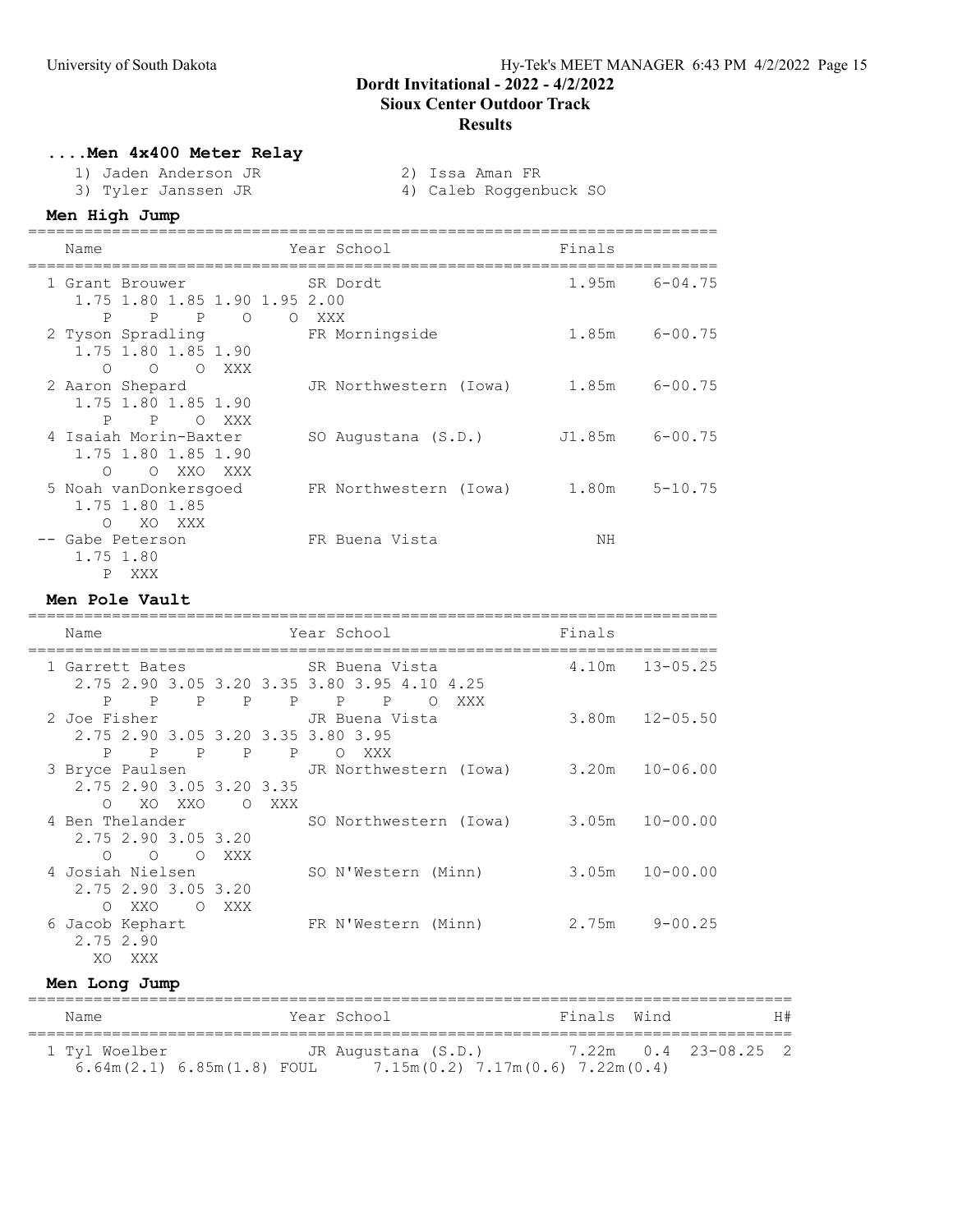# Sioux Center Outdoor Track

### Results

# ....Men Long Jump

|                                        | 2 Devin Bos 30 Dordt 6.70m 2.0 21-11.75 2                                                                                           |  |                  |  |
|----------------------------------------|-------------------------------------------------------------------------------------------------------------------------------------|--|------------------|--|
|                                        | $6.46m(1.5) 6.43m(0.8) 6.70m(2.0) 6.24m(2.4) 6.34m(2.5) FOUL$                                                                       |  |                  |  |
|                                        | 3 Matthew Beisswenger FR Buena Vista 6.64m 0.2 21-09.50 2                                                                           |  |                  |  |
|                                        | FOUL $6.42m(3.0) 6.06m(1.7) 6.62m(3.7)$ FOUL $6.64m(0.2)$                                                                           |  |                  |  |
|                                        | 4 Jamon Howard SR N'Western (Minn) 6.63m 1.0 21-09.00 2                                                                             |  |                  |  |
|                                        | 6.30m (2.3) 6.63m (1.0) 6.57m (1.8) 6.50m (3.0) 6.27m (2.9) 6.51m (0.7)                                                             |  |                  |  |
|                                        | 5 Dominic Archer FR Briar Cliff 6.36m 2.2 20-10.50 1                                                                                |  |                  |  |
|                                        | $6.09$ m $(2.1)$ $6.36$ m $(2.2)$ $6.31$ m $(1.0)$ $5.85$ m $(0.9)$ $6.23$ m $(2.6)$ $6.14$ m $(0.2)$                               |  |                  |  |
|                                        |                                                                                                                                     |  |                  |  |
|                                        | 6 Damond Anderson SR Briar Cliff 6.33m 1.3 20-09.25 1<br>6.33m(1.3) 6.26m(0.6) 6.15m(+0.0) FOUL 6.22m(3.3) FOUL                     |  |                  |  |
|                                        |                                                                                                                                     |  |                  |  |
|                                        | 7 Joshua Deines<br>5.97m(2.0) FOUL 6.30m(3.3) FOUL 6.16m(2.0) 6.30m(+0.0)                                                           |  |                  |  |
|                                        | 8 Lorenzo Jones 50 Northwestern (Iowa) 6.26m 3.2 20-06.50 2                                                                         |  |                  |  |
|                                        | $6.26\text{m}(3.2)$ $6.08\text{m}(1.7)$ $5.84\text{m}(1.6)$ ${\small\texttt{FOUL}}$ ${\small\texttt{FOUL}}$ ${\small\texttt{FOUL}}$ |  |                  |  |
|                                        | 9 Cole Berends FR Augustana (S.D.) 6.24m 2.7 20-05.75 1                                                                             |  |                  |  |
|                                        | $6.11\text{m} (2.4)$ $6.24\text{m} (2.7)$ $5.95\text{m} (0.5)$ ${\text{FOUL}}$ $6.22\text{m} (1.9)$ ${\text{FOUL}}$                 |  |                  |  |
|                                        | 10 Jonathan Sikel FR Augustana (S.D.) 6.23m 1.7 20-05.25 2                                                                          |  |                  |  |
| FOUL $6.23m(1.7)$ FOUL                 |                                                                                                                                     |  |                  |  |
| 11 Justin Groen JR Dordt               | 6.15m                                                                                                                               |  | $1.6$ 20-02.25 1 |  |
| $FOUL$ 6.15m(1.6) FOUL                 |                                                                                                                                     |  |                  |  |
|                                        | 12 peter batiste FR Unattached 6.14m 3.1 20-01.75 2                                                                                 |  |                  |  |
| $6.14m(3.1)$ $6.10m(1.5)$ $4.50m(3.0)$ |                                                                                                                                     |  |                  |  |
|                                        | 13 Dexter Wiese SO Northwestern (Iowa) 6.02m 2.0 19-09.00 2                                                                         |  |                  |  |
| FOUL FOUL $6.02m(2.0)$                 |                                                                                                                                     |  |                  |  |
|                                        | 14 Alex Schill FR Buena Vista 5.93m 2.9 19-05.50 1                                                                                  |  |                  |  |
| $5.74m(1.1)$ $5.93m(2.9)$ $5.56m(1.3)$ |                                                                                                                                     |  |                  |  |
| 15 Joshua woolcott 6 FR Buena Vista    | 5.40m 2.0 17-08.75 1                                                                                                                |  |                  |  |
| $5.25m(0.7)$ $5.37m(0.5)$ $5.40m(2.0)$ |                                                                                                                                     |  |                  |  |
|                                        |                                                                                                                                     |  |                  |  |

# Men Triple Jump

| Name           | Year School                                                                                    | Finals Wind |
|----------------|------------------------------------------------------------------------------------------------|-------------|
|                |                                                                                                |             |
|                | 1 Lorenzo Jones SO Northwestern (Iowa) 14.53m 1.3 47-08.00                                     |             |
|                | $14.13\text{m}(1.3)$ $14.53\text{m}(1.3)$ FOUL FOUL $14.11\text{m}(1.2)$ $12.71\text{m}(2.8)$  |             |
|                | 2 James Gilbert 51 JR Northwestern (Iowa) 13.91m 2.1 45-07.75                                  |             |
|                | $13.60$ m $(1.3)$ $13.45$ m $(1.3)$ $13.85$ m $(1.2)$ FOUL $13.91$ m $(2.1)$ $13.59$ m $(2.2)$ |             |
|                | 3 Connor Clayton 50 Augustana (S.D.) 13.56m 2.2 44-06.00                                       |             |
|                | FOUL 13.24m(1.7) 13.56m(2.2) 13.52m(1.3) FOUL FOUL                                             |             |
| 4 Dexter Wiese | SO Northwestern (Iowa) $12.32m$ $1.3$ $40-05.00$                                               |             |
|                | FOUL 12.32m(1.3) 12.00m(1.3) 11.81m(1.2) 11.54m(1.2) FOUL                                      |             |
|                | 5 Nikko Helderop FR Northwestern (Iowa) 12.12m 1.6 39-09.25                                    |             |
|                | FOUL 12.08m(1.3) FOUL 12.12m(1.6) 11.86m(1.4) FOUL                                             |             |

### Men Shot Put

| Name               | Year School                                                    | Finals | H#                    |
|--------------------|----------------------------------------------------------------|--------|-----------------------|
| 1 Brogan Seier     | FR Unattached<br>15.57m 16.17m FOUL FOUL 15.99m FOUL           |        | $16.17m$ 53-00.75 2   |
| 2 Lane Jellison    | - SR Buena Vista<br>14.10m  14.69m  14.09m  14.96m  FOUL  FOUL |        | $14.96m$ $49-01.00$ 2 |
| 3 Byrnden Kinnaman | SR Briar Cliff<br>12.94m 13.57m 13.15m FOUL FOUL<br>FOUL.      |        | $13.57m$ $44-06.25$ 2 |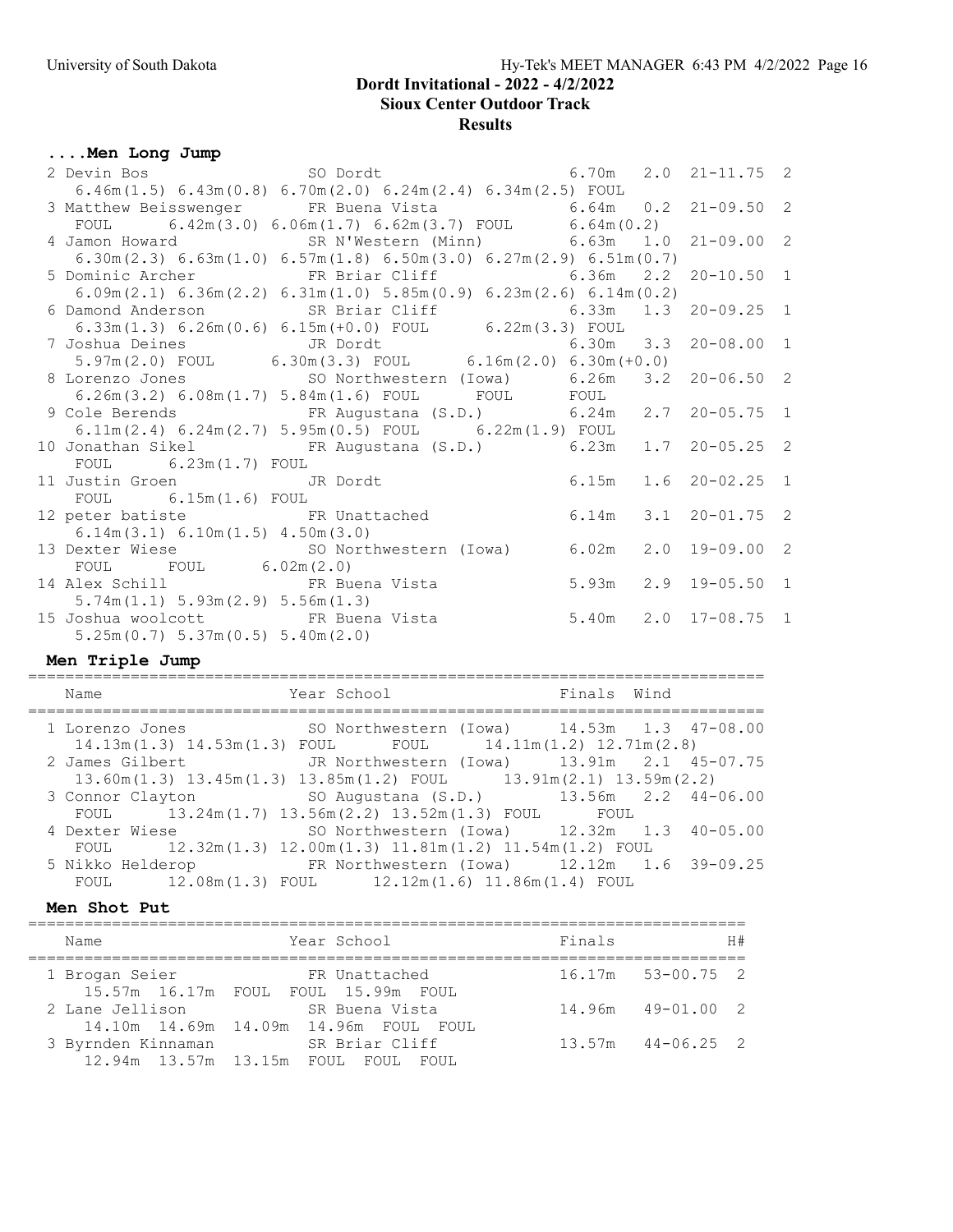# ....Men Shot Put

|                                            | 4 Lakey Martin SO Briar Cliff                              | $13.15m$ $43-01.75$ 2 |  |
|--------------------------------------------|------------------------------------------------------------|-----------------------|--|
| 13.15m  13.09m  12.48m  FOUL  FOUL  12.21m |                                                            |                       |  |
|                                            | 5 William Minnick JR Northwestern (Iowa) 13.13m 43-01.00 2 |                       |  |
| 12.99m 13.13m 13.13m FOUL FOUL 12.99m      |                                                            |                       |  |
|                                            | 6 Tyler Vander Molen SO Dordt                              | $12.10m$ $39-08.50$ 2 |  |
| 12.10m  11.97m  11.62m  FOUL  FOUL  11.69m |                                                            |                       |  |
|                                            | 7 David Crow TR Buena Vista 11.47m 37-07.75 1              |                       |  |
| 11.05m 10.62m 10.78m FOUL 11.17m 11.47m    |                                                            |                       |  |
|                                            | 8 Q Middleton SR N'Western (Minn) 10.21m 33-06.00 1        |                       |  |
| FOUL 9.70m 9.91m FOUL 10.21m FOUL          |                                                            |                       |  |
|                                            | 9 Garrick Davis (SO Northwestern (Iowa) 10.19m 33-05.25 2  |                       |  |
|                                            |                                                            |                       |  |
| 10 Josiah Merkle 50 Dordt                  |                                                            | $9.85m$ $32-03.75$ 1  |  |
| 9.85m 9.47m 9.66m                          |                                                            |                       |  |
|                                            | 11 Nathan Mather 50 Northwestern (Iowa) 8.72m 28-07.50 1   |                       |  |
| 8.13m 8.23m 8.72m                          |                                                            |                       |  |
| 12 Josh Van dellen Kant FR Dordt           |                                                            | 7.10m  23-03.50  1    |  |
|                                            |                                                            |                       |  |
|                                            | 13 Josiah Olson FR N'Western (Minn) 4.54m 14-10.75 1       |                       |  |
| 3.49m FOUL 4.54m                           |                                                            |                       |  |

### Men Discus Throw

| H# |                     | Finals | Year School<br>Name                                                                                     |  |
|----|---------------------|--------|---------------------------------------------------------------------------------------------------------|--|
|    | $146 - 01$ 2        |        | 1 Lane Jellison SR Buena Vista 44.53m<br>42.78m  44.53m  43.70m  FOUL  FOUL  FOUL                       |  |
|    |                     |        | 2 Joe Callahan 50 Northwestern (Iowa) 40.89m 134-02 2<br>39.80m 40.89m 40.05m FOUL FOUL 40.20m          |  |
|    | $40.20m$ $131-11$ 2 |        | 3 Byrnden Kinnaman SR Briar Cliff<br>FOUL 31.46m FOUL 37.92m 40.20m FOUL                                |  |
|    | $121 - 07$ 2        |        | 4 David Crow FR Buena Vista 37.05m<br>37.05m FOUL 35.16m 36.10m FOUL 35.58m                             |  |
| 2  | $119 - 11$          | 36.56m | 5 Lakey Martin SO Briar Cliff                                                                           |  |
|    | $118 - 11$ 1        | 36.25m | 6 Tyler Vander Molen SO Dordt<br>36.25m 34.58m 33.53m 30.56m 34.71m 33.64m                              |  |
|    | $105 - 02$ 2        | 32.06m | 7 Jonah Gleason Normingside<br>0.03m  28.63m  30.18m  27.87m  32.06m  31.55m                            |  |
|    | $103 - 05$ 2        |        | 8 Q Middleton<br>30.78m FOUL FOUL FOUL 31.52m 30.68m                                                    |  |
|    |                     |        | 9 Garrick Davis SO Northwestern (Iowa) 30.06m 98-07 2<br>27.88m  29.44m  30.06m  28.08m  26.47m  28.47m |  |
|    |                     |        | 10 Aaron Eckmann Man JR Northwestern (Iowa) 29.72m 97-06 1<br>28.94m  FOUL  29.72m                      |  |
|    | $96 - 03$ 1         |        | 11 Bryce Paulsen<br>21.59m 24.02m 29.33m<br>29.33m                                                      |  |
|    | $92 - 03$ 1         | 28.12m | 12 Zackary Huffman               SO Buena Vista<br>28.12m 6.02m 25.64m                                  |  |
|    |                     |        | 13 Max Powers 6-06 SR Buena Vista 26.38m 86-06 1<br>26.38m  25.42m  25.74m                              |  |
|    |                     |        | 22.97m 75-04 1<br>14 Josiah Merkle SO Dordt<br>21.26m  21.82m  22.97m                                   |  |
|    | 20.79m 68-02 1      |        | 15 Josh Van dellen FR Dordt<br>19.87m FOUL 20.79m                                                       |  |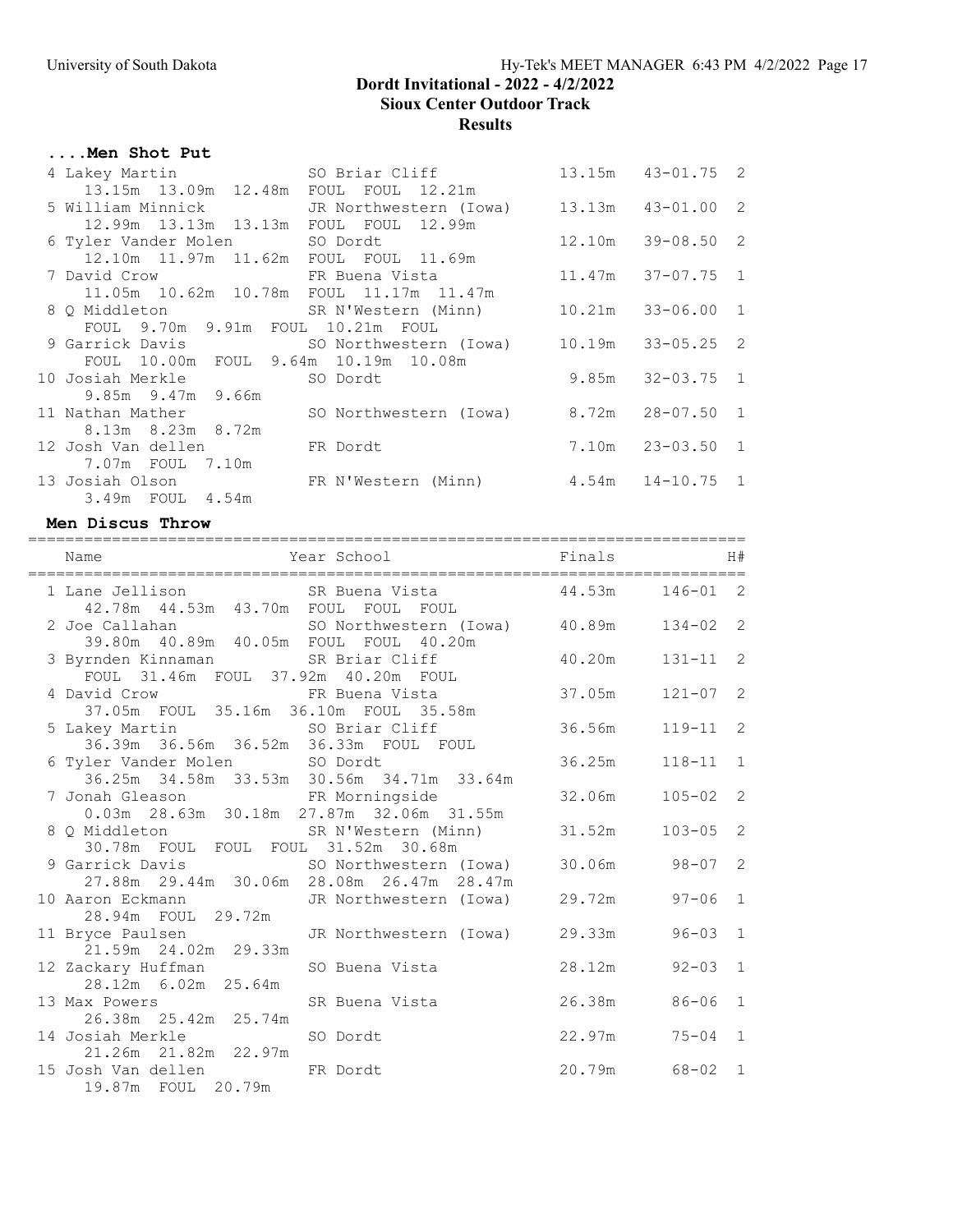### ....Men Discus Throw

| 16 Josiah Olson      | FR N'Western (Minn)    | 20.17m | 66-02 1 |    |
|----------------------|------------------------|--------|---------|----|
| 15.36m 20.17m 17.17m |                        |        |         |    |
| -- Brogan Seier      | FR Unattached          | FOUL   |         | 2  |
| FOUL FOUL FOUL       |                        |        |         |    |
| -- Nathan Mather     | SO Northwestern (Iowa) | FOUL   |         | 1. |
| FOUL FOUL FOUL       |                        |        |         |    |

#### Men Hammer Throw

==========================================================================

| Name                 |        | Year School                         |                |                                         | Finals |            |
|----------------------|--------|-------------------------------------|----------------|-----------------------------------------|--------|------------|
| 1 Lane Jellison      |        |                                     | SR Buena Vista |                                         | 51.36m | $168 - 06$ |
| 51.36m 50.89m 51.25m |        |                                     |                | FOUL 49.12m FOUL                        |        |            |
| 2 David Crow         |        |                                     | FR Buena Vista |                                         | 43.94m | $144 - 02$ |
| 39.59m 41.68m        | FOUL   |                                     |                | 43.03m FOUL 43.94m                      |        |            |
| 3 Joe Callahan       |        |                                     |                | SO Northwestern (Iowa)                  | 43.52m | $142 - 09$ |
|                      |        |                                     |                | 41.35m 42.68m 43.37m 41.81m FOUL 43.52m |        |            |
| 4 William Minnick    |        |                                     |                | JR Northwestern (Iowa)                  | 43.19m | $141 - 08$ |
| 41.91m  43.11m  FOUL |        |                                     |                | 43.19m  41.21m  FOUL                    |        |            |
| 5 Josiah Merkle      |        | SO Dordt                            |                |                                         | 37.58m | $123 - 03$ |
| 37.58m FOUL          | 30.72m | FOUL FOUL 34.69m                    |                |                                         |        |            |
| 6 Jonah Gleason      |        |                                     | FR Morningside |                                         | 36.91m | $121 - 01$ |
| 36.91m FOUL          | 35.25m |                                     |                | 36.56m FOUL 36.19m                      |        |            |
| 7 Isaac Henn         |        |                                     | SO Morningside |                                         | 36.19m | $118 - 09$ |
|                      |        | 36.19m FOUL 33.91m 33.35m FOUL FOUL |                |                                         |        |            |

### Men Javelin Throw

| Year School<br>Name<br>--------------------------                                                          |        | Finals | H#           |
|------------------------------------------------------------------------------------------------------------|--------|--------|--------------|
| 1 Tyl Woelber JR Augustana (S.D.) 56.80m<br>54.79m 56.46m 56.34m FOUL 56.80m FOUL                          |        |        | $186 - 04$ 2 |
| 2 Ben Thelander SO Northwestern (Iowa) 51.71m<br>47.27m  47.54m  46.78m  37.80m  49.13m  51.71m            |        |        | $169 - 08$ 2 |
| 3 Gabriel Wyant NA Briar Cliff<br>43.23m 51.21m FOUL FOUL FOUL FOUL                                        |        | 51.21m | $168 - 00$ 2 |
| 4 Logan Grover TR Unattached<br>FOUL 47.48m 47.83m 48.91m 47.70m 42.83m                                    |        | 48.91m | $160 - 05$ 2 |
| 5 Kendall Van Zanten SR Dordt<br>46.77m  42.20m  45.90m  37.60m  FOUL  FOUL                                |        | 46.77m | $153 - 05$ 1 |
| 6 Gabe Knudson                 FR Augustana (S.D.)           42.15m<br>42.15m 39.37m FOUL FOUL FOUL 40.61m |        |        | $138 - 03$ 2 |
| 7 Ely Fundermann so Morningside 41.80m<br>38.04m FOUL 41.80m FOUL FOUL FOUL                                |        |        | $137 - 02$ 2 |
| 8 Tyler Janssen Marningside<br>FOUL 38.33m 41.39m                                                          | 41.39m |        | $135 - 09$ 2 |
| 9 Aaron Eckmann Man JR Northwestern (Iowa)<br>35.50m 38.49m 35.41m 38.09m 33.90m 34.23m                    |        | 38.49m | $126 - 03$ 2 |
| 10 Ben Stika Martin JR Buena Vista<br>32.70m FOUL 29.01m                                                   |        | 32.70m | $107 - 03$ 1 |
| 11 Nick Moorshead TR Buena Vista<br>31.52m 29.48m FOUL                                                     | 31.52m |        | $103 - 05$ 1 |
| 12 Bryce Paulsen Marchwestern (Iowa) 31.50m<br>31.50m 29.91m FOUL                                          |        |        | $103 - 04$ 1 |